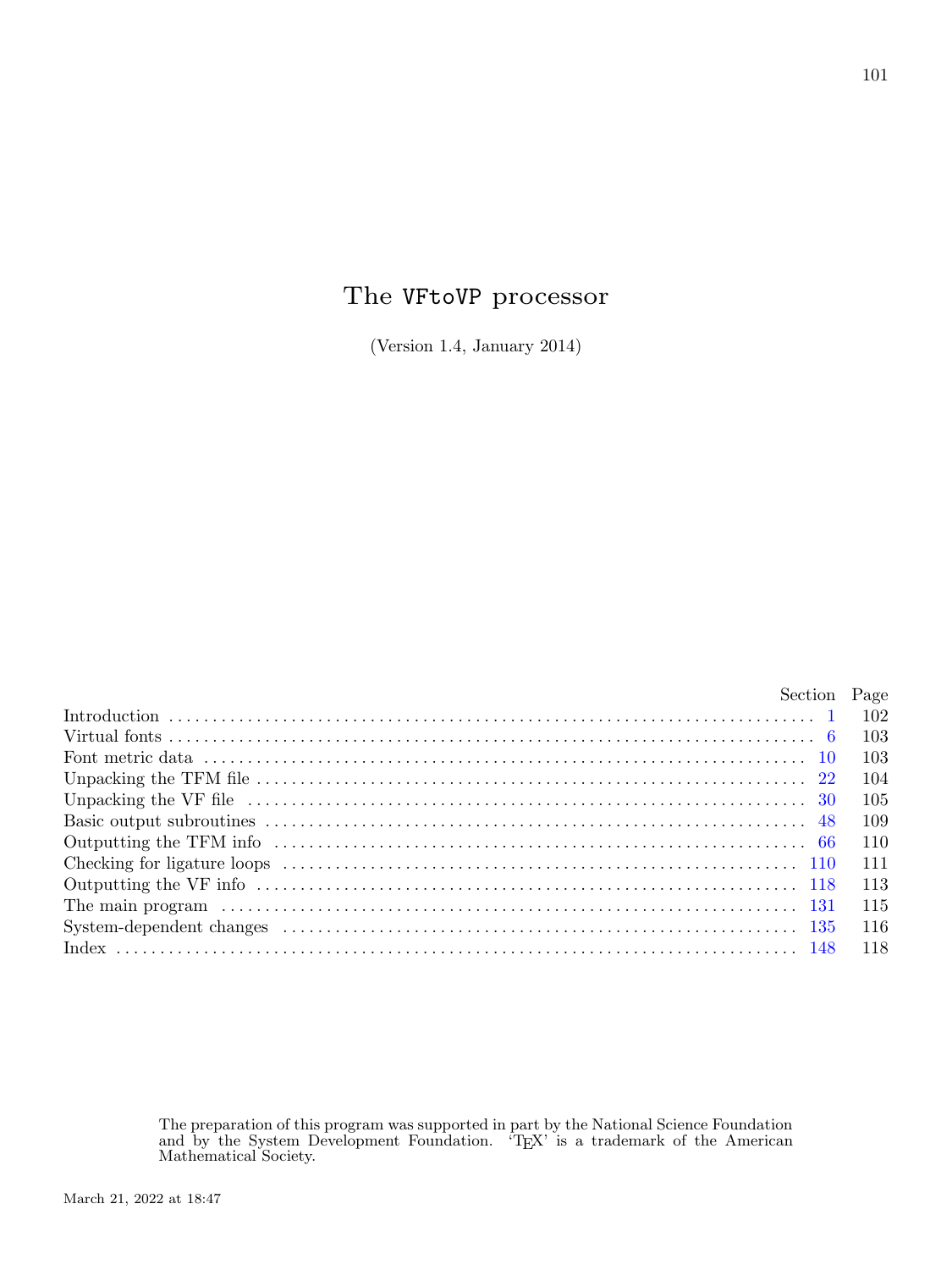<span id="page-1-0"></span>**1\* Introduction.** The VFtoVP utility program converts a virtual font ("VF") file and its associated T<sub>E</sub>X font metric ("TFM") file into an equivalent virtual-property-list ("VPL") file. It also makes a thorough check of the given files, using algorithms that are essentially the same as those used by DVI device drivers and by TEX. Thus if TEX or a DVI driver complains that a TFM or VF file is "bad," this program will pinpoint the source or sources of badness. A VPL file output by this program can be edited with a normal text editor, and the result can be converted back to VF and TFM format using the companion program VPtoVF.

VFtoVP is an extended version of the program TFtoPL, which is part of the standard T<sub>E</sub>Xware library. The idea of a virtual font was inspired by the work of David R. Fuchs who designed a similar set of conventions in 1984 while developing a device driver for ArborText, Inc. He wrote a somewhat similar program called AMFtoXPL.

The *banner* string defined here should be changed whenever VFtoVP gets modified.

 $define \, my_name \equiv 'vftovp'$ **define**  $\text{banner} \equiv \text{This} \text{is} \text{with } V \text{ is } V \text{ is } V \text{ is } V \text{ is } V \text{ is } V \text{ is } V \text{ is } V \text{ is } V \text{ is } V \text{ is } V \text{ is } V \text{ is } V \text{ is } V \text{ is } V \text{ is } V \text{ is } V \text{ is } V \text{ is } V \text{ is } V \text{ is } V \text{ is } V \text{ is } V \text{ is } V \text{ is } V \text{ is } V \text{ is } V \text{ is } V \text{ is } V \text{ is } V \text{ is } V \text{ is } V \$ 

**2\*.** This program is written entirely in standard Pascal, except that it occasionally has lower case letters in strings that are output. Such letters can be converted to upper case if necessary. The input is read from *vf file* and *tfm file* ; the output is written on *vpl file* . Error messages and other remarks are written on the *output* file, which the user may choose to assign to the terminal if the system permits it.

The term *print* is used instead of *write* when this program writes on the *output* file, so that all such output can be easily deflected.

 $\text{define } print(\texttt{\#}) \equiv write(staterr, \texttt{\#})$  $\text{define } print\_ln(\texttt{\#}) \equiv write\_ln(staterr, \texttt{\#})$  $\text{define } print\_real(\texttt{\#}) \equiv \text{fprint\_real}(\text{stderr}, \texttt{\#})$ *{* Tangle doesn't recognize @ when it's right after the =. *}*  $\mathcal{Q}\setminus\big|\cup\mathcal{Q}$ define $\cup$ var $\cup$ tfm;  $\big|\mathcal{Q}\setminus\big|$ **program** *VFtoVP*(*vf file , tfm file , vpl file , output*); **label** *⟨* Labels in the outer block 3 *⟩* **const** *⟨* Constants in the outer block 4\* *⟩* **type** *⟨* Types in the outer block 5 *⟩* **var** *⟨* Globals in the outer block 7 *⟩ ⟨* Define *parse arguments* 135\* *⟩* **procedure** *initialize* ; *{* this procedure gets things started properly *}* **var** *k*: *integer* ; *{* all-purpose index for initialization *}* **begin** *kpse set program name* (*argv* [0]*, my name* ); *kpse init prog* (´VFTOVP´*,* 0*,* **nil***,* **nil**); *{*We *xrealloc* when we know how big the file is. The 1000 comes from the negative lower bound. *}*

 $tfm$ <sub>-file</sub>  $array \leftarrow$  *xmalloc*  $array(yyte, 1002)$ ;  $parse_{arguments}$ ;  $\langle Set initial values 11*\rangle$ **end**;

**4\*.** The following parameters can be changed at compile time to extend or reduce VFtoVP's capacity.

**define** *class ≡ class var*

*⟨* Constants in the outer block 4\* *⟩ ≡*

 $v f_s is = 100000;$  $v f_s is = 100000;$  $v f_s is = 100000;$  { maximum length of *vf* data, in bytes }  $max_fonts = 300$ ; {maximum number of local fonts in the *vf* file }  $lig\_size = 32510;$  {maximum length of  $lig\_kern$  program, in words }  $hash\_size = 32579;$ 

*{* preferably a prime number, a bit larger than the number of character pairs in lig/kern steps *}*  $max\_stack = 100; \{ maximum depth of DVI stack in character packets \}$ 

See also section 143\*.

This code is used in section 2\*.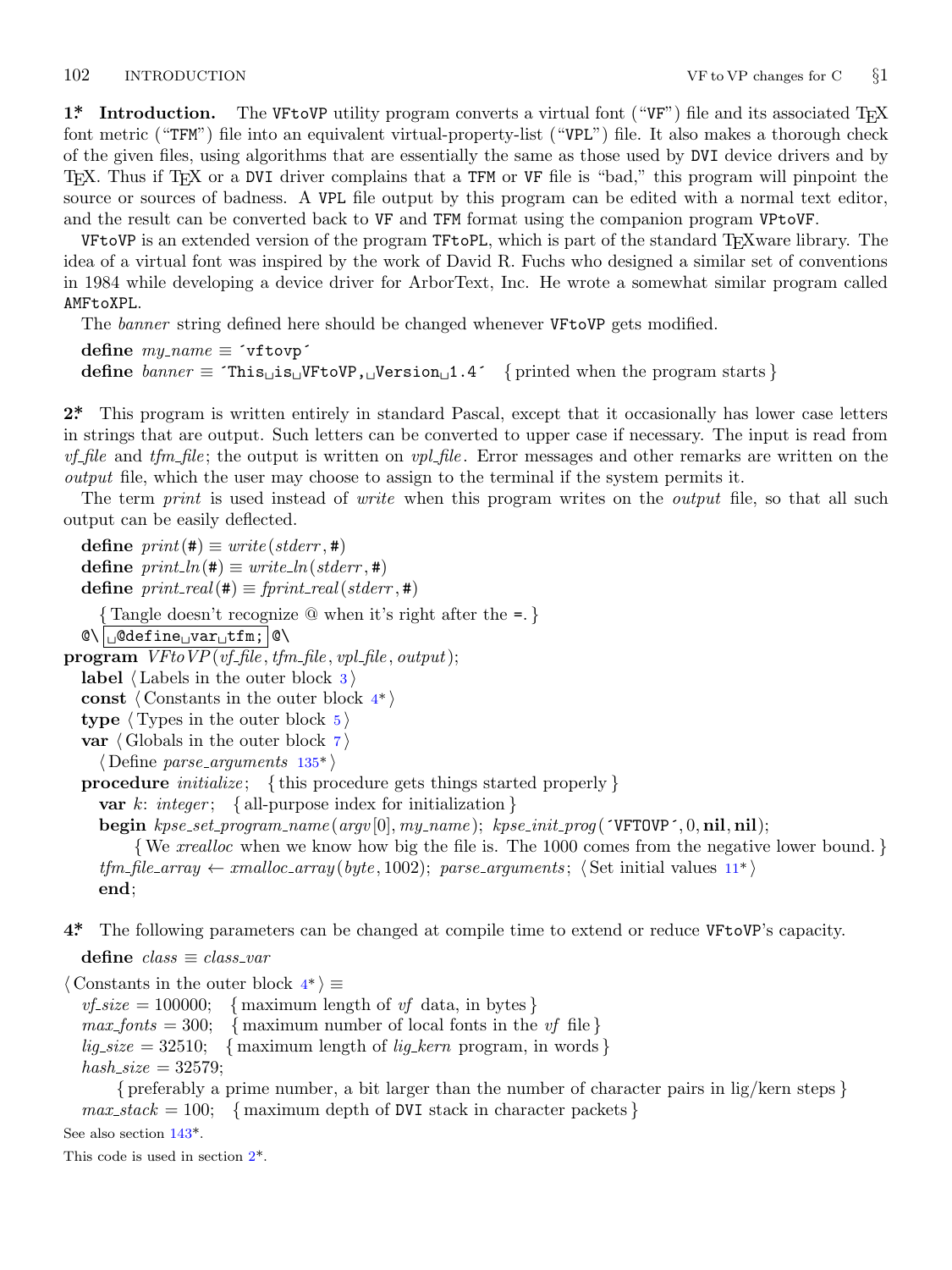<span id="page-2-0"></span>*§*6 VF to VP changes for C VIRTUAL FONTS 103

**11\*.** We don't have to do anything special to read a packed file of bytes, but we do want to use environment variables to find the input files.

```
\langle Set initial values 11^* \rangle \equiv{ See comments at kpse find vf in kpathsea/tex−file.h for why we don't use it. }
  v f-file \leftarrow kpse-open-file(vf-name, kpse-vf-format); tfm-file \leftarrow kpse-open-file(tfm-name, kpse-tfm-format);
  if verbose then
     begin print(banner ); print ln(version string );
     end;
See also sections 21*, 50*, 55, 68, and 86.
This code is used in section 2*.
```
**21\*.** If an explicit filename isn't given, we write to *stdout*.

```
⟨ Set initial values 11* ⟩ +≡
  if optind + 3 > \text{argc} then
     begin vpl\text{-file} \leftarrow stdout;end
  else begin vpl_name \leftarrow extend\_filename(cmdline(optind + 2), \text{`vpl'}); \text{ } rewrite(vpl\_file, vpl_name);end;
```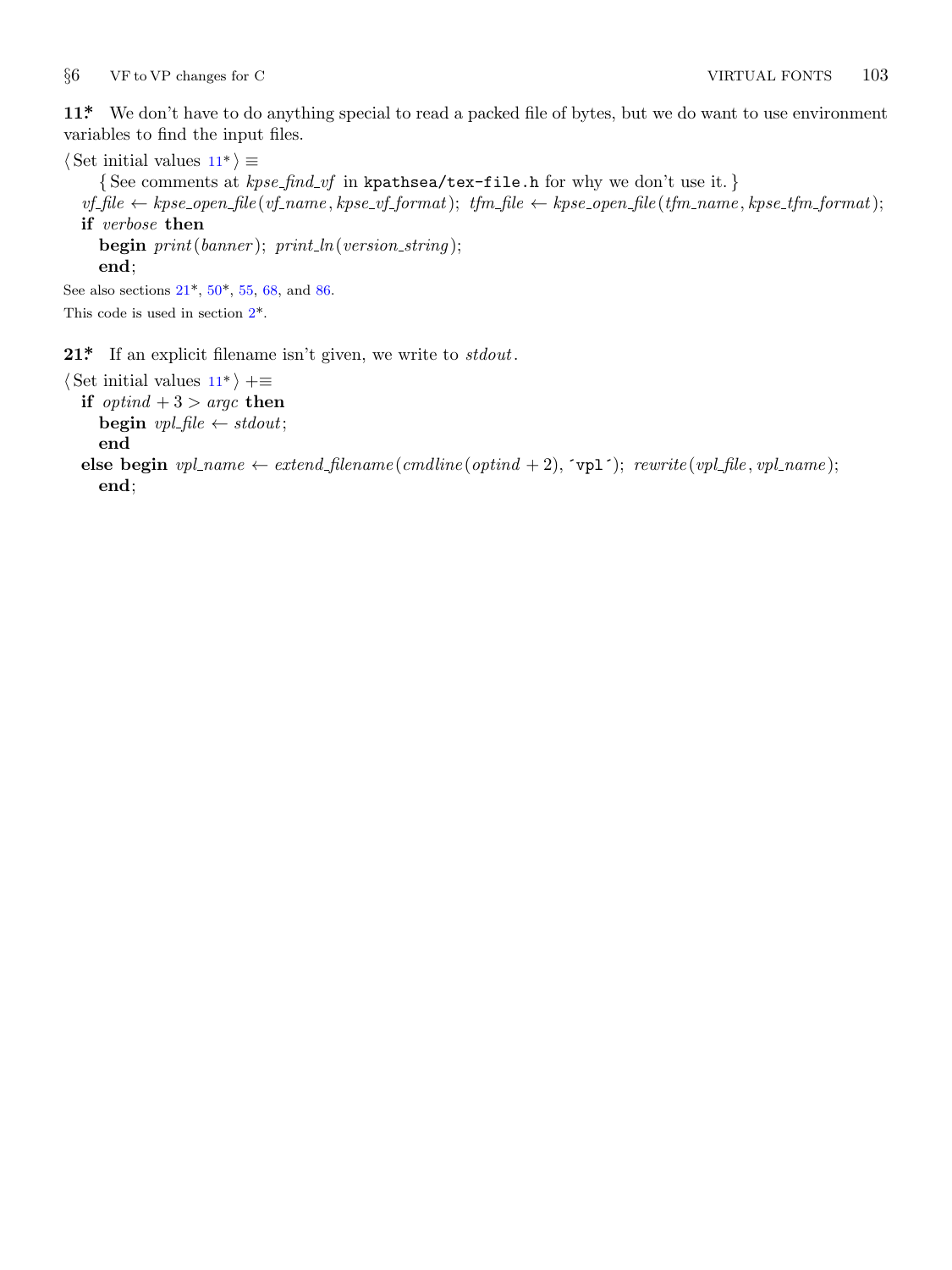<span id="page-3-0"></span>**22\*. Unpacking the TFM file.** The first thing VFtoVP does is read the entire *tfm file* into an array of bytes, *tfm*[0 *. .* (4 *∗ lf −* 1)].

**define**  $index \equiv index\_type$ 

*⟨* Types in the outer block 5 *⟩* +*≡*  $index = integer$ ; { address of a byte in  $tfm$  }

**23\***  $\langle$  Globals in the outer block  $7 \rangle + \equiv$ 

*{* Kludge here to define *tfm* as a macro which takes care of the negative lower bound. We've defined *tfm* for the benefit of web2c above. *}*

#define␣tfm␣(tfmfilearray␣+␣1001); @\*tfm file array* : *↑byte* ; *{* the input data all goes here *} {* the negative addresses avoid range checks for invalid characters *}*

**24\*.** The input may, of course, be all screwed up and not a TFM file at all. So we begin cautiously.

```
\text{define } abort(\#) \equivbegin print\_ln(#);print ln(´Sorry,␣but␣I␣can´´t␣go␣on;␣are␣you␣sure␣this␣is␣a␣TFM?´); uexit(1);
         end
```
 $\langle$  Read the whole TFM file  $24^*$   $\rangle \equiv$ 

 $read(tfm\_file, tfm[0]);$ **if**  $tfm[0] > 127$  **then**  $abort('The<sub>u</sub>first<sub>u</sub>byte<sub>u</sub>of<sub>u</sub>the<sub>u</sub>input<sub>u</sub>file<sub>u</sub>exceeds<sub>u</sub>127!');$ **if** *eof* (*tfm file* ) **then** *abort*(´The␣input␣file␣is␣only␣one␣byte␣long!´);  $read(tfm_{\text{m}} - file, tfm[1]); \text{ } \text{if } \leftarrow tfm[0] * '400 + tfm[1];$ **if** *lf* = 0 **then** *abort*(´The␣file␣claims␣to␣have␣length␣zero,␣but␣that´´s␣impossible!´);  $tfm$ <sub>-file</sub>\_ $array \leftarrow \text{} realloc$ \_ $array \left( tfm$ <sub>-file</sub>\_ $array \right), byte \leftarrow \text{} 4 * \text{ } lf + 1000);$ **for**  $tfm\_ptr \leftarrow 2$  **to**  $4 * tf - 1$  **do begin if** *eof* (*tfm file* ) **then** *abort*(´The␣file␣has␣fewer␣bytes␣than␣it␣claims!´);  $read(tfm_{\textit{m}}/tq, tfm_{\textit{m}}/tq, tfm_{\textit{m}}/tq))$  $read(tfm_{\textit{m}}/tq, tfm_{\textit{m}}/tq, tfm_{\textit{m}}/tq))$  $read(tfm_{\textit{m}}/tq, tfm_{\textit{m}}/tq, tfm_{\textit{m}}/tq))$ ; **end**; **if**  $\neg \text{eof}$  (*tfm\_file*) **then begin** *print ln*(´There´´s␣some␣extra␣junk␣at␣the␣end␣of␣the␣TFM␣file,´); *print ln*(´but␣I´´ll␣proceed␣as␣if␣it␣weren´´t␣there.´); **end**

This code is used in section 131\*.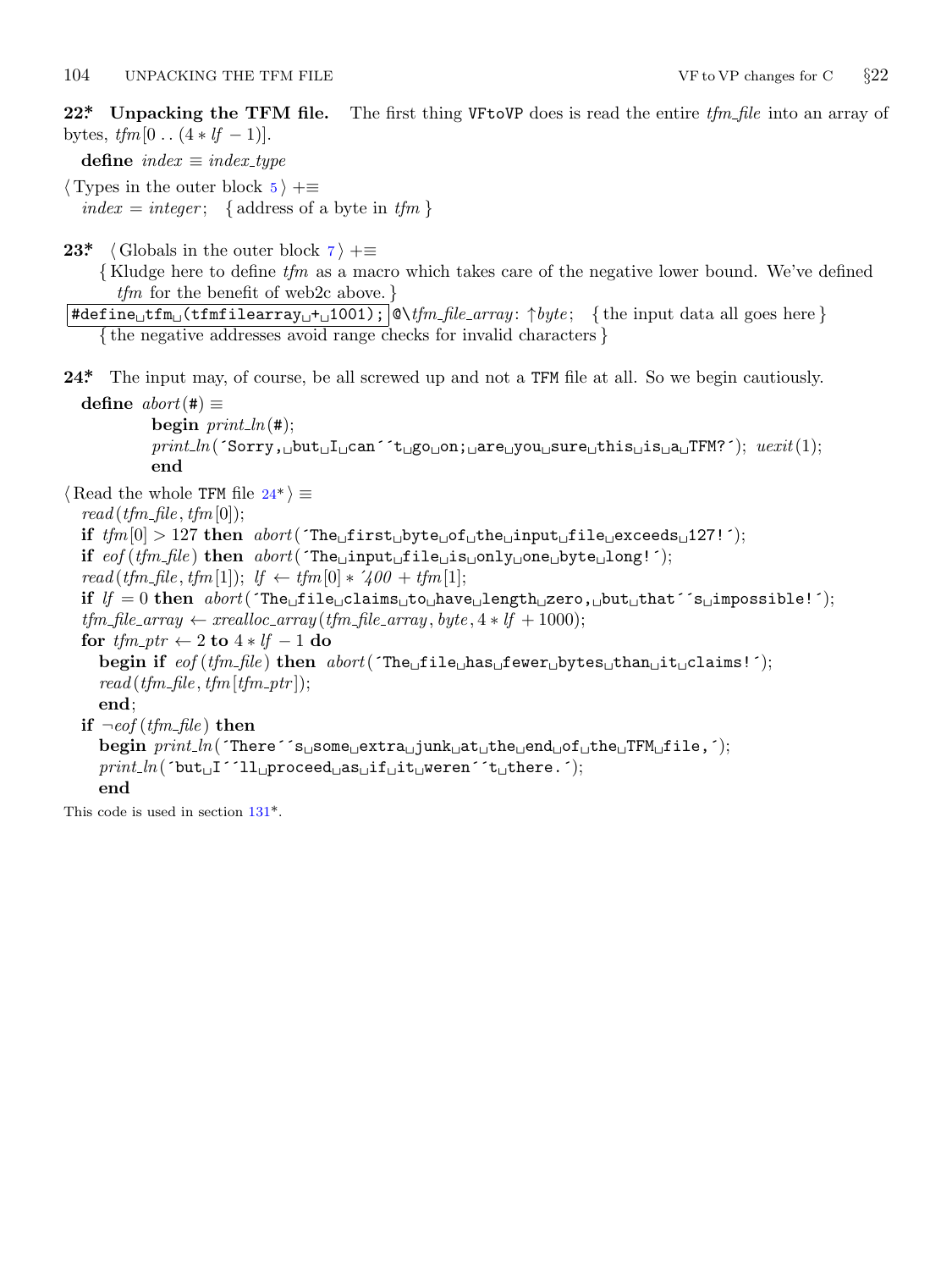```
§30 VF to VP changes for C UNPACKING THE VF FILE 105
31* Again we cautiously verify that we've been given decent data.
   define \text{read\_vf}(\textbf{\#}) \equiv \text{read}(\text{vf\_file}, \textbf{\#})\text{define } v \text{f}_\text{-} \text{abort}(\text{#}) \equivbegin print ln(#); print ln(´Sorry,␣but␣I␣can´´t␣go␣on;␣are␣you␣sure␣this␣is␣a␣VF?´);
                  uexit(1);
                  end
\langle Read the whole VF file 31^* \rangle \equivread vf (temp byte );
   if temp\_byte \neq pre then vf\_abort('The \text{if} \text{inst\_byte\_isn'`t \text{pr}e'':');⟨ Read the preamble command 32* ⟩;
    ⟨ Read and store the font definitions and character packets 33 ⟩;
    ⟨ Read and verify the postamble 34 ⟩
This code is used in section 131*.
32* define vf\_store(\#) \equivif v f_p t r + \neq v f_s ize then v f_a bort(\text{The } \text{if} \text{ile } \text{if} \text{the } \text{if} \text{the } \text{if} \text{the } \text{if} \text{the } \text{if} \text{the } \text{if} \text{the } \text{if} \text{the } \text{if} \text{the } \text{if} \text{the } \text{if} \text{the } \text{if} \text{the } \text{if} \text{the } \text{if} \text{the } \text{if} \text{the } \text{if} \text{the } \text{if} \text{thefor k \leftarrow \text{vf\_ptr} to \text{vf\_ptr} + \text{\#} - 1 do
                  begin if eof (vf file ) then vf abort(´The␣file␣ended␣prematurely!´);
                  read\_vf(vf[k]);
                 end;
              v f_{\text{-}} count \leftarrow v f_{\text{-}} count + \text{#}; \ v f_{\text{-}} p t r \leftarrow v f_{\text{-}} p t r + \text{#}⟨ Read the preamble command 32* ⟩ ≡
   if eof (vf file ) then vf abort(´The␣input␣file␣is␣only␣one␣byte␣long!´);
   read\_vf (temp\_byte);
   \textbf{if} \ \mathit{temp\_byte} \neq \mathit{id\_byte} \ \textbf{then} \ \ \mathit{vf\_abort}(\ \text{'Wrong\_VF\_version\_number\_in\_second\_byte!}\ \text{'});if eof (vf file ) then vf abort(´The␣input␣file␣is␣only␣two␣bytes␣long!´);
   read_vf (temp_byte); { read the length of introductory comment }
   vf_{\text{1}} = \{v \text{1}: v \text{1}: v \text{1}: v \text{1}: v \text{1}: v \text{1}: v \text{1}: v \text{1}: v \text{1}: v \text{1}: v \text{1}: v \text{1}: v \text{1}: v \text{1}: v \text{1}: v \text{1}: v \text{1}: v \text{1}: v \text{1}: v \text{1}: v \text{1}: v \text{1}: v \text{1}: v \text{1}: v \text{1}: v \text{1}: v \text{1}: v \text{1}: v \text{1}: v \text{1}: v \text{1}: v \text{1}: v \text{1}: v \text{1}: v \text{1}:if verbose then
       begin for k \leftarrow 0 to vf<sub>-p</sub>tr -1 do print(xchr[vf[k]]);
       print\_ln(\lceil \sqcup \rceil);end;
   count \leftarrow 0;
   for k \leftarrow 0 to 7 do
       begin if eof(vf_{\text{f}}/f_{\text{f}}/f_{\text{f}}) then v f_{\text{f}} abort(´The<sub>⊔</sub>file<sub>⊔</sub>ended<sub>∪</sub>prematurely!´);
       read\_vf (temp\_byte);
       if temp\_byte = tfm[check\_sum + k] then incr(count);end;
   real\_dsize \leftarrow (((tfm[design\_size] * 256 + tfm[design\_size + 1]) * 256 + tfm[design\_size + 2]) * 256 +tfm[design_size + 3]/\,4000000;
   if count \neq 8 then
       begin print ln(´Check␣sum␣and/or␣design␣size␣mismatch.´);
       print ln(´Data␣from␣TFM␣file␣will␣be␣assumed␣correct.´);
       end
This code is used in section 31*.
```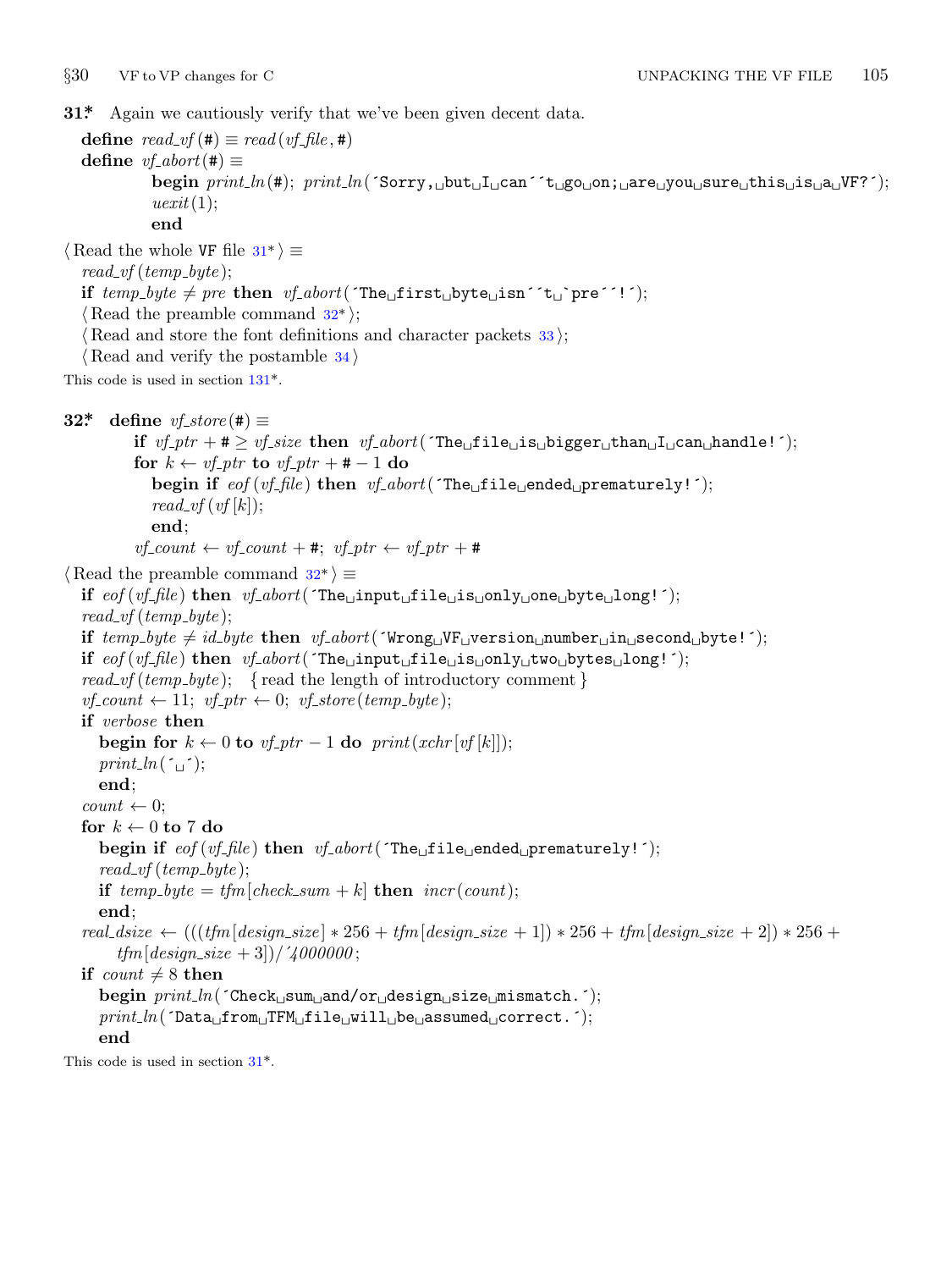### <span id="page-5-0"></span>106 UNPACKING THE VF FILE **VE** to VP changes for C  $\frac{535}{535}$

**35\***  $\langle$  Read and store a font definition  $35^*$  $\rangle \equiv$ **begin if**  $packet\_found \vee (temp\_byte \geq pre)$  **then** *vf abort*(´Illegal␣byte␣´*, temp byte* : 1*,* ´␣at␣beginning␣of␣character␣packet!´);  $font_number[font\_ptr] \leftarrow vf\_read(temp\_byte - fnt\_def1 + 1);$ **if**  $font\_ptr = max\_ fonts$  **then**  $vf\_abort('I \subseteq can 't \subseteq handle \subseteq that \subseteq many \subseteq fonts!')$ ; *vf store* (14); *{ c*[4] *s*[4] *d*[4] *a*[1] *l*[1] *}* **if**  $v f [v f_{p} t r - 10] > 0$  **then** { *s* is negative or exceeds  $2^{24} - 1$  } *vf abort*(´Mapped␣font␣size␣is␣too␣big!´);  $a \leftarrow vf[vf\_ptr-2]; \ l \leftarrow vf[vf\_ptr-1]; \ v f\_store(a+l); \ \{ n[a+l] \}$ **if** *verbose* **then begin**  $\langle$  Print the name of the local font  $36^*$  $\rangle$ ; **end**; *⟨* Read the local font's TFM file and record the characters it contains 39\* *⟩*;  $incr(font{\text{-}}ptr);$   $font{\text{-}}start[font{\text{-}}ptr] \leftarrow vf{\text{-}}ptr;$ **end**

This code is used in section 33.

**36\*.** The font area may need to be separated from the font name on some systems. Here we simply reproduce the font area and font name (with no space or punctuation between them).

*⟨*Print the name of the local font 36\* *⟩ ≡ print*(´MAPFONT␣´*, font ptr* : 1*,* ´:␣´); **for**  $k \leftarrow$  *font\_start* [*font\_ptr*] + 14 **to**  $vf$ <sub>-</sub>ptr - 1 **do**  $print(xchr[vf[k]]);$  $k \leftarrow$  *font\_start* [*font\_ptr*] + 5; *print*( $\zeta$ <sub>11</sub> $\Delta t$ <sub>11</sub> $\zeta$ ); print\_real( $(((vf[k]+256+vf[k+1])+256+vf[k+2])/4000000)*real\_dsize, 2, 2); print\_ln(^\circpt+)$ 

This code is used in section 35\*.

**37\*.** Now we must read in another TFM file. But this time we needn't be so careful, because we merely want to discover which characters are present. The next few sections of the program are copied pretty much verbatim from DVItype, so that system-dependent modifications can be copied from existing software.

It turns out to be convenient to read four bytes at a time, when we are inputting from the local TFM files. The input goes into global variables  $b\theta$ ,  $b1$ ,  $b2$ , and  $b3$ , with  $b\theta$  getting the first byte and  $b3$  the fourth.

*⟨* Globals in the outer block 7 *⟩* +*≡*

*a*: *integer* ; *{* length of the area/directory spec *}*

*l*: *integer* ; *{* length of the font name proper *}*

*cur name* : *↑char* ; *{* external tfm name *}*

 $b0, b1, b2, b3$ :  $byte;$  {four bytes input at once }

*font\_lh*:  $0 \ldots$   $\gamma \gamma \gamma \gamma \gamma$ ; { header length of current local font }

 $font\_bc, font\_ec: 0$ ...  $\gamma\gamma\gamma\gamma\gamma$ ; { character range of current local font }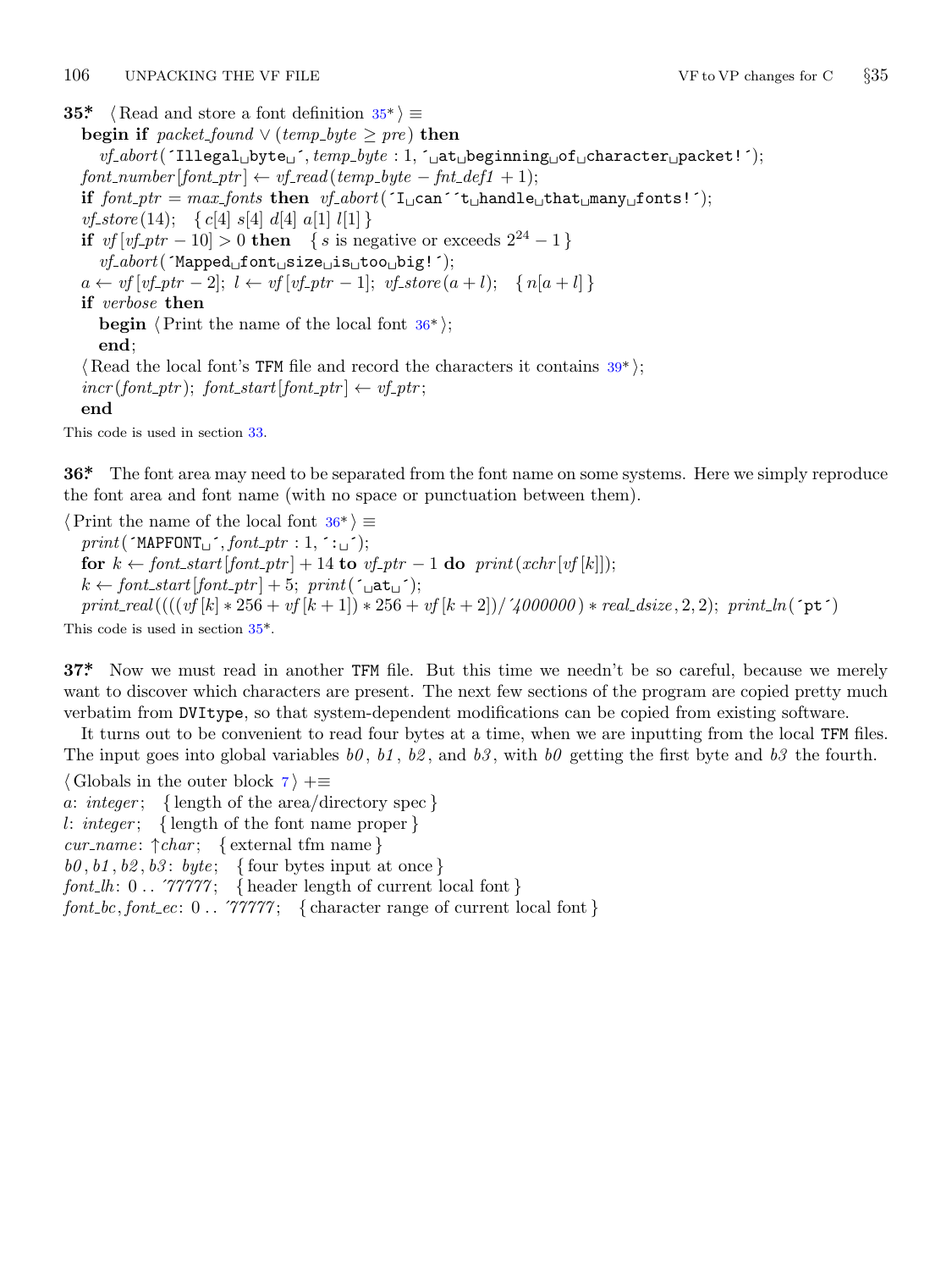<span id="page-6-0"></span>

**39\*.** We use the *vf* array to store a list of all valid characters in the local font, beginning at location  $font\_chars[f].$ 

*⟨* Read the local font's TFM file and record the characters it contains 39\* *⟩ ≡ font\_chars* [*font\_ptr*]  $\leftarrow$  *vf\_ptr*;  $\langle$  Move font name into the *cur\_name* string  $44^*$  };  $tfm_name \leftarrow kpse\_find\_tfm(cur_name);$ **if** *¬tfm name* **then** *print ln*(´−−−not␣loaded,␣TFM␣file␣´*, stringcast*(*cur name* )*,* ´␣can´´t␣be␣opened!´) **else begin**  $resetbin(tfm_ffile, tfm_name); font_to ← 0; font_ec ← 256;$ *{* will cause error if not modified soon *} read tfm word* ; **if** *b2 <* 128 **then begin**  $font\_lh \leftarrow b2 * 256 + b3$ ;  $read\_tfm\_word$ ; **if** (*b0 <* 128) *∧* (*b2 <* 128) **then begin**  $font\_bc \leftarrow b0 * 256 + b1$ ;  $font\_ec \leftarrow b2 * 256 + b3$ ; **end**; **end**; **if**  $font\_bc \leq font\_ec$  **then if**  $font\_ec > 255$  then  $print\_ln($   $^{\text{-}-\text{-not}}$  [loaded, |bad|TFM|file||´*, stringcast*( $tfm\_name$ ), ´!´) **else begin for** *k ←* 0 **to** 3 + *font lh* **do begin** *read tfm word* ; **if**  $k = 4$  **then**  $\langle$  Check the check sum  $40^*$ ; **if**  $k = 5$  **then**  $\langle$  Check the design size 41 $\rangle$ ; **end**; **for**  $k \leftarrow$  *font\_bc* **to** *font\_ec* **do begin** *read tfm word* ; **if**  $b0 > 0$  **then** { character *k* exists in the font } **begin**  $vf[vf\_ptr] \leftarrow k$ ;  $incr(vf\_ptr)$ ; **if**  $vf\_ptr = vf\_size$  **then**  $vf\_abort('I'\text{m} \text{u} out \text{u} of \text{u}VF \text{u} memory!$ ; **end**; **end**; **end**; **if** *eof* (*tfm file* ) **then** *print ln*(´−−−trouble␣is␣brewing,␣TFM␣file␣´*, stringcast*(*tfm name* )*,* ´␣ended␣too␣soon!´); *free* (*tfm name* ); **end**;  $free(cur_name);$  *incr* $(vf_1ptr)$  { leave space for character search later } This code is used in section 35\*. **40\***  $\langle$  Check the check sum  $40^*$   $\rangle \equiv$ **if**  $b0 + b1 + b2 + b3 > 0$  **then if**  $(b0 ≠ vf [font\_start[font_ptr]]) ∨ (b1 ≠ vf [font\_start[font_ptr] + 1]) ∨ (b1 ≠ of [font\_start[font_ptr] + 1])$  $(b2 \neq vf \cdot [font\_start[font\_ptr] + 2] ) \vee (b3 \neq vf \cdot [font\_start[font\_ptr] + 3] )$  then **begin if** *verbose* **then** *print ln*(´Check␣sum␣in␣VF␣file␣being␣replaced␣by␣TFM␣check␣sum´);  $v f [font\_start[font\_ptr]] \leftarrow b0; v f [font\_start[font\_ptr] + 1] \leftarrow b1; v f [font\_start[font\_ptr] + 2] \leftarrow b2;$  $v f$ [*font\_start*[*font\_ptr*] + 3]  $\leftarrow b3$ ; **end**

This code is used in section 39\*.

**43\*.** (No initialization to be done. Keep this module to preserve numbering.)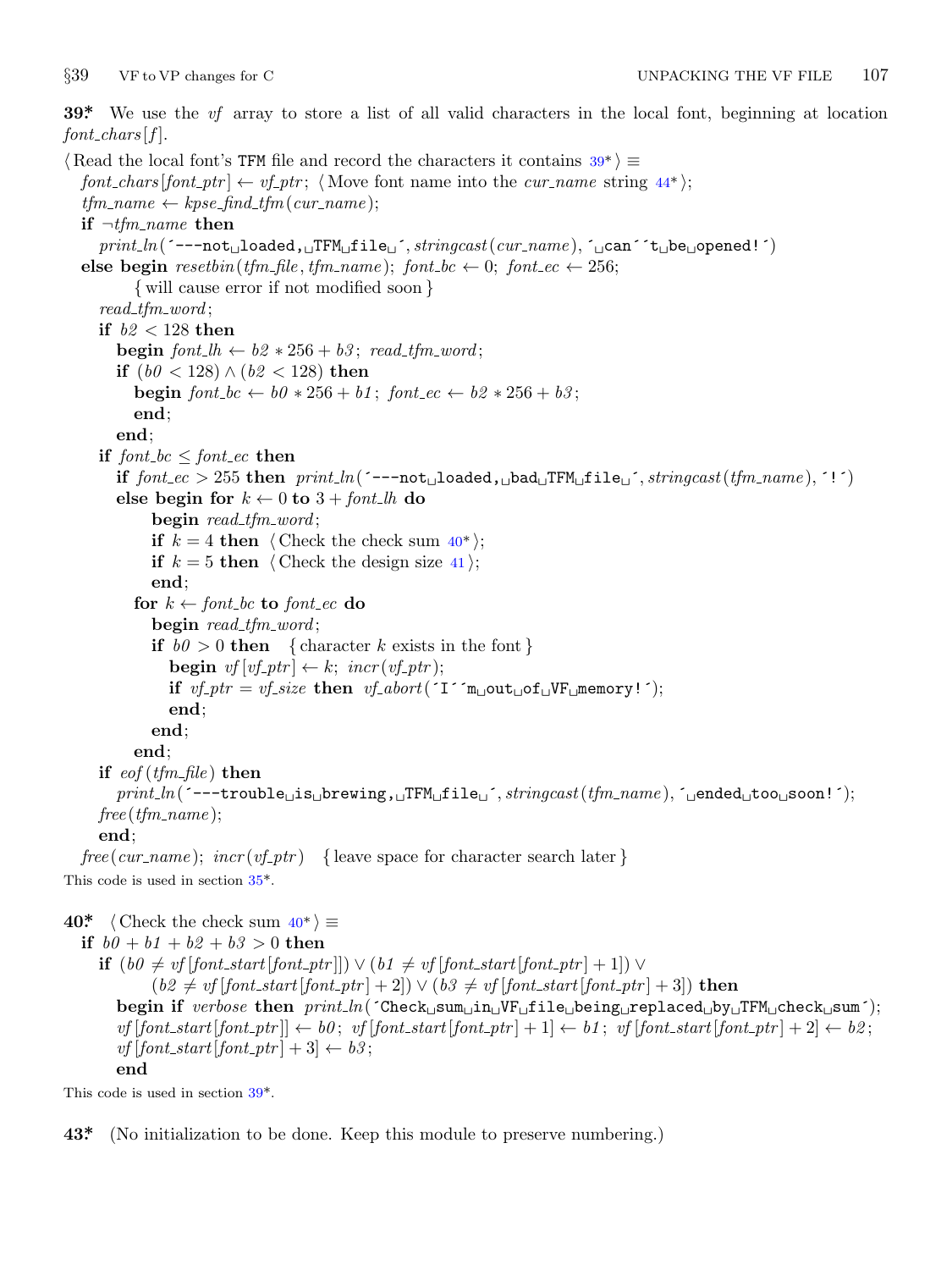<span id="page-7-0"></span>**44\*.** The string *cur name* is supposed to be set to the external name of the TFM file for the current font. We do not impose an arbitrary limit on the filename length.

**define**  $name\_start \equiv (font\_start[font\_ptr] + 14)$ **define**  $name\_end \equiv vf\_ptr$ 

*⟨* Move font name into the *cur name* string 44\* *⟩ ≡*

 $r \leftarrow name\_end - name\_start$  $r \leftarrow name\_end - name\_start$  $r \leftarrow name\_end - name\_start$ ;  $cur\_name \leftarrow smalloc\_array(char, r)$ ;

*{ strncpy* might be faster, but it's probably a good idea to keep the *xchr* translation. *}*

**for**  $k \leftarrow name\_start$  **to**  $name\_end$  **do** 

 $\mathbf{begin} \text{ } \textit{begin} \text{ } \textit{cur_name} \text{ } [k - \textit{name\_start}] \leftarrow \textit{xchr}[\textit{vf}[k]] ; \end{split}$ **end**;

 $cur_name[r] \leftarrow 0;$  {Append null byte since this is C. *}* 

This code is used in section  $39^*.$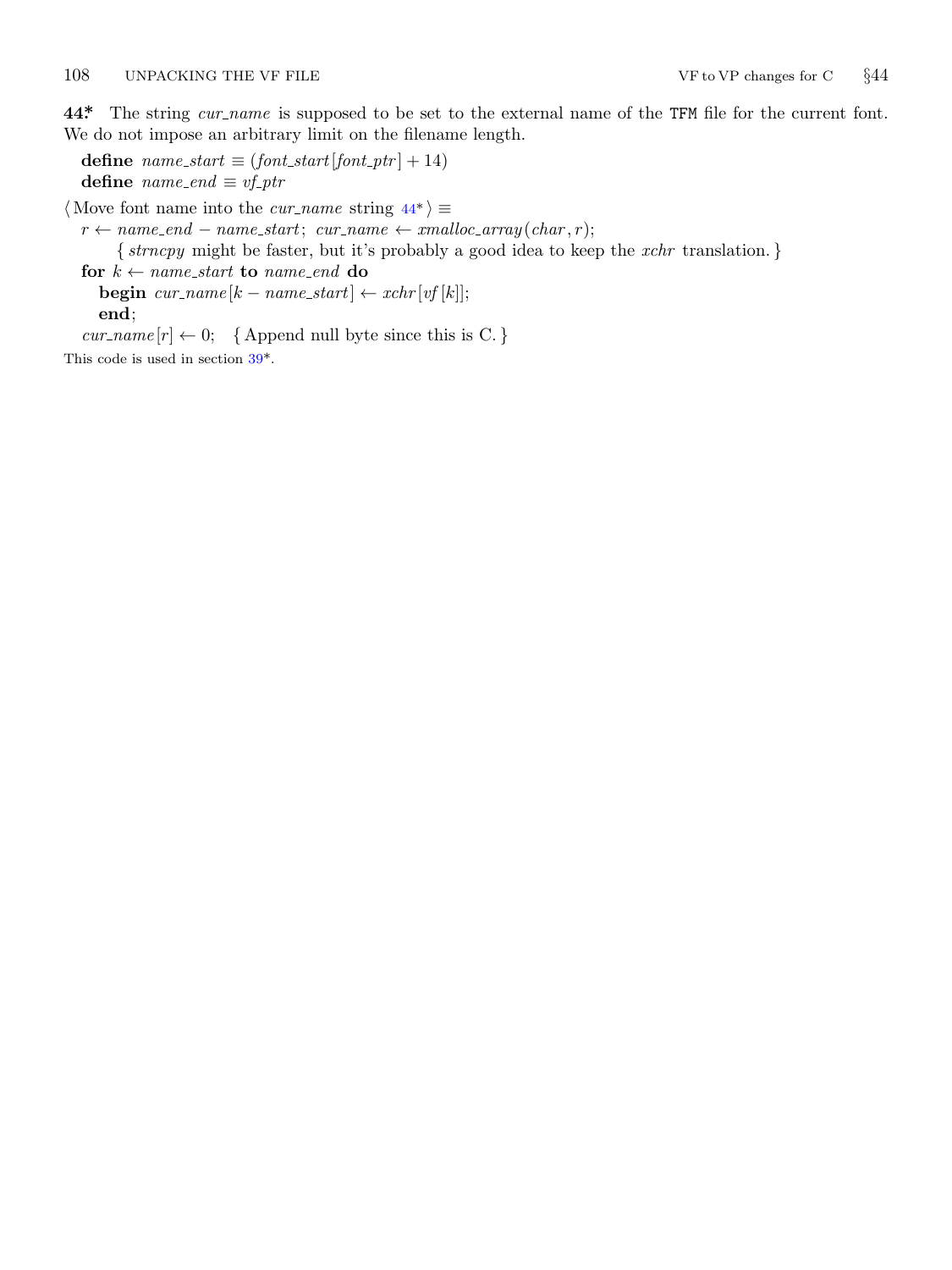<span id="page-8-0"></span>

**49\*.** In order to stick to standard Pascal, we use an *xchr* array to do appropriate conversion of ASCII codes. Three other little strings [ar](#page-2-0)e used to produce *face* codes like MIE.

*⟨* Globals in the outer block 7 *⟩* +*≡*  $ASCII_0$ ,  $ASCII_10$ ,  $ASCII_14$ :  $const_c_string$ ; {strings for output in the user's external character set } *xchr*: **packed array**  $[0..255]$  of *char*; *MBL string , RI string , RCE string* : *const c string* ; *{* handy string constants for *face* codes *}*

**50\***  $\langle$  Set initial values  $11^*$   $\rangle$  += *ASCII 04 ←* ´␣␣!"#\$%&´´()\*+,−./0123456789:;<=>?´;  $ASCII\_10 \leftarrow \texttt{`$\sqcup$}\texttt{QABCDEFGHIJKLMNOPQRSTUVWXYZ}$ [\]^\_^; *ASCII 14 ←* ´␣`abcdefghijklmnopqrstuvwxyz{|}~?´; for  $k \leftarrow 0$  to 255 do  $xchr[k] \leftarrow$  '?'; **for**  $k \leftarrow 0$  **to** '37 **do begin**  $xchr[k + '40] \leftarrow ASCII_04[k + 1]$ ;  $xchr[k + '100] \leftarrow ASCII_10[k + 1]$ ;  $xchr[k + '140] \leftarrow ASCII_14[k + 1];$ **end**;  $MBL\_string \leftarrow \{MBL^*; RI\_string \leftarrow \{MRL^*; RCE\_string \leftarrow \{MRE^*; RCE\_string \leftarrow \}$ 

**60\*.** The property value may be a character, which is output in octal unless it is a letter or a digit.

```
procedure out char (c : byte ); { outputs a character }
  begin if (font_type > vanilla) \vee (charcode\_format = charcode\_octal) then
     begin tfm[0] \leftarrow c; out\_octal(0, 1)end
  else if (charcode format = charcode ascii) ∧ (c > "␣") ∧ (c ≤ "~") ∧ (c ̸= "(") ∧ (c ̸= ")") then
        out(\lceil \text{GL} \rceil, xchr[c]) {default case, use C only for letters and digits }
     else if ((c ≥ "0") ∧ (c ≤ "9")) ∨ ((c ≥ "A") ∧ (c ≤ "Z")) ∨ ((c ≥ "a") ∧ (c ≤ "z")) then
          out(\ulcorner\llcorner\mathsf{C}\llcorner\urcorner, xchr[c])\mathbf{else} begin tfm[0] \leftarrow c; out\_octal(0, 1);end;
  end;
```
**61\*.** The property value might be a "face" byte, which is output in the curious code mentioned earlier, provided that it is less than 18.

```
procedure out_face (k : index); \{ outputs a face \}var s: 0 . . 1; { the slope }
     b: 0 . . 8; { the weight and expansion }
  begin if tfm[k] \geq 18 then out\_octal(k, 1)else begin out(\lceil \text{F}_\sqcup \rceil); { specify face-code format }
     s \leftarrow tfm[k] mod 2; b \leftarrow tfm[k] div 2; put\_byte(MBL\_string[1 + (b \text{ mod } 3)], vpl\_file);put\_byte(R1 \text{ -} string | 1 + s |, vpl\_file); put\_byte(RCE \text{ -} string | 1 + (b \textbf{ div } 3) |, vpl\_file);end;
  end;
```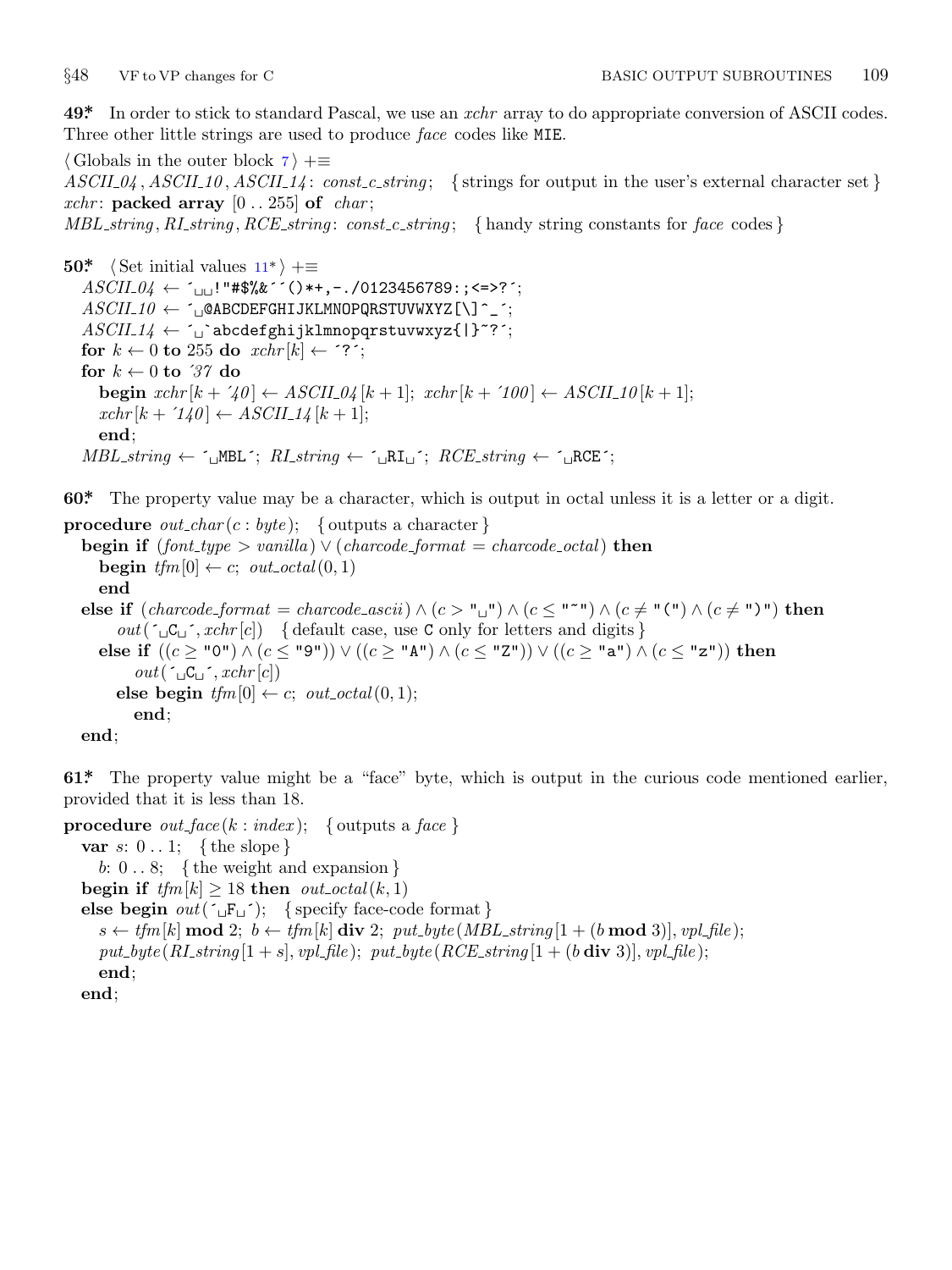<span id="page-9-0"></span>**100\*.** The last thing on VFtoVP's agenda is to go through the list of *char info* and spew out the information about each individual character.

*⟨* Do the characters 100\* *⟩ ≡*  $sort\_ptr \leftarrow 0;$  {this will suppress 'STOP' lines in ligature comments } **for**  $c \leftarrow bc$  **to**  $ec$  **do if**  $width\_index(c) > 0$  **then begin if** *chars on line* = 8 **then begin**  $print\_ln(\lceil \_ \rceil);$   $chars\_on\_line \leftarrow 1;$ **end else begin if** *chars\_on\_line*  $> 0$  **then**  $print(\tilde{\omega})$ ; **if** *verbose* **then**  $\text{incr}(\text{chars\_on\_line});$  {keep  $\text{chars\_on\_line} = 0$ } **end**; **if** *verbose* **then**  $print\_octal(c);$  { progress report } *left*; *out*( $\tau$ CHARACTER $\tau$ ); *out\_char*(*c*); *out\_ln*;  $\langle$  Output the character's width 101); **if**  $height\_index(c) > 0$  **then**  $\langle$  Output the character's height 102 $\rangle$ ; **if**  $depth\_index(c) > 0$  **then**  $\langle$  Output the character's depth 103 $\rangle$ ; **if** *italic\_index* (*c*) > 0 **then**  $\langle$  Output the italic correction 104 $\rangle$ ; **case** *tag* (*c*) **of** *no tag* : *do nothing* ; *lig\_tag*:  $\langle$  Output the applicable part of the ligature/kern program as a comment 105 $\rangle$ ; *list\_tag*:  $\langle$  Outpu[t th](#page-14-0)e character link unless there is a problem  $106$ ;  $ext\_tag$ :  $\langle$  Output an extensible character recipe  $107$   $\rangle$ ; **end**; **if**  $\neg do_map(c)$  **then goto** *final\_end*; *right*; **end** This code is used in section 133\*.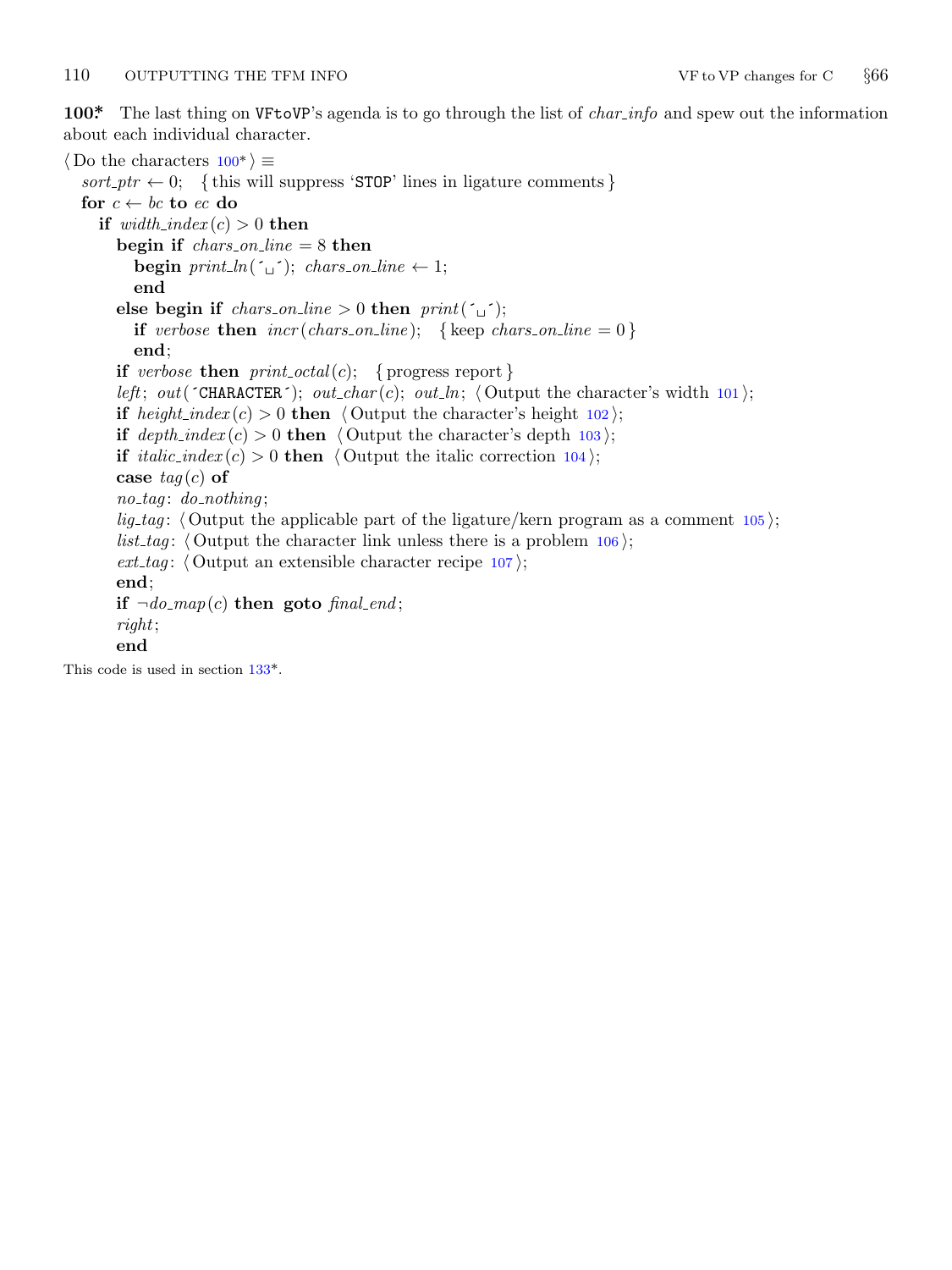<span id="page-10-0"></span>*§*110 VF to VP changes for C CHECKING FOR LIGATURE LOOPS 111 **112\***  $\langle$  Check for ligature cycles  $112^*$   $\equiv$  $hash\_ptr \leftarrow 0; y\_lig\_cycle \leftarrow 256;$ **for**  $hh \leftarrow 0$  **to**  $hash\_size$  **do**  $hash[hh] \leftarrow 0$ ; {clear the hash table } **for**  $c \leftarrow bc$  **to**  $ec$  **do if**  $taq(c) = liq\_taq$  **then begin**  $i \leftarrow remainder(c)$ ; if  $tfm[lig\_step(i)] > stop\_flag$  then  $i \leftarrow 256 * tfm[lig\_step(i) + 2] + tfm[lig\_step(i) + 3];$ *⟨*Enter data for character *c* starting at location *i* in the hash table 113 *⟩*; **end**; **if** *bchar label < nl* **then begin**  $c \leftarrow 256$ ;  $i \leftarrow \text{bchar\_label}$ ; *⟨*Enter data for character *c* starting at location *i* in the hash table 113 *⟩*; **end**; **if**  $hash_ptr = hash_size$  **then begin** *print ln*(´Sorry,␣I␣haven´´t␣room␣for␣so␣many␣ligature/kern␣pairs!´); *uexit*(1); **end**; **for**  $hh \leftarrow 1$  **to**  $hash\_ptr$  **do**  $\mathbf{begin}[t]$   $r \leftarrow hash\_list[hh];$ **if**  $class[r] > simple$  **then**  $\{ \text{make sure } f \text{ is defined } \}$ *r* ← *lig\_f* (*r*, (*hash*[*r*] *−* 1) **div** 256*,* (*hash*[*r*] *−* 1) **mod** 256); **end**; **if**  $y$ *-lig<sub>-cycle</sub>*  $\lt$  256 **then begin** *print*(´Infinite␣ligature␣loop␣starting␣with␣´); **if**  $x$ -lig-cycle = 256 **then**  $print('boundary')$  **else**  $print\_octal(x$ -lig-cycle);  $print(\lceil \text{and}_\sqcup \rceil); \text{ print\_octal}(y\_lig\_cycle); \text{ print\_ln}(\lceil \cdot \rceil);$ *out*(´(INFINITE␣LIGATURE␣LOOP␣MUST␣BE␣BROKEN!)´); *uexit*(1); **end**

This code is used in section 88.

**116\*.** Evaluation of *f*(*x, y*) is handled by two mutually recursive procedures. Kind of a neat algorithm, generalizing a depth-first search.

*ifdef* (´notdef´) **function**  $lig_f(h, x, y : index): index;$ **begin end**; *{* compute *f* for arguments known to be in *hash* [*h*] *} endif* (´notdef´) **function**  $eval(x, y : index): index; \{ compute f(x, y) \text{ with hashtable lookup } \}$ **var** *key* : *integer* ; *{* value sought in hash table *}* **begin**  $key \leftarrow 256 * x + y + 1; h \leftarrow (1009 * key) \text{ mod } hash\_size;$ **while**  $hash[h] > key$  **do if**  $h > 0$  **then**  $decr(h)$  **else**  $h \leftarrow hash\_size$ ; **if**  $hash[h] < key$  **then**  $eval \leftarrow y$  {not in ordered hash table }  $\textbf{else } eval \leftarrow lig_{\textbf{f}}(h, x, y);$ **end**;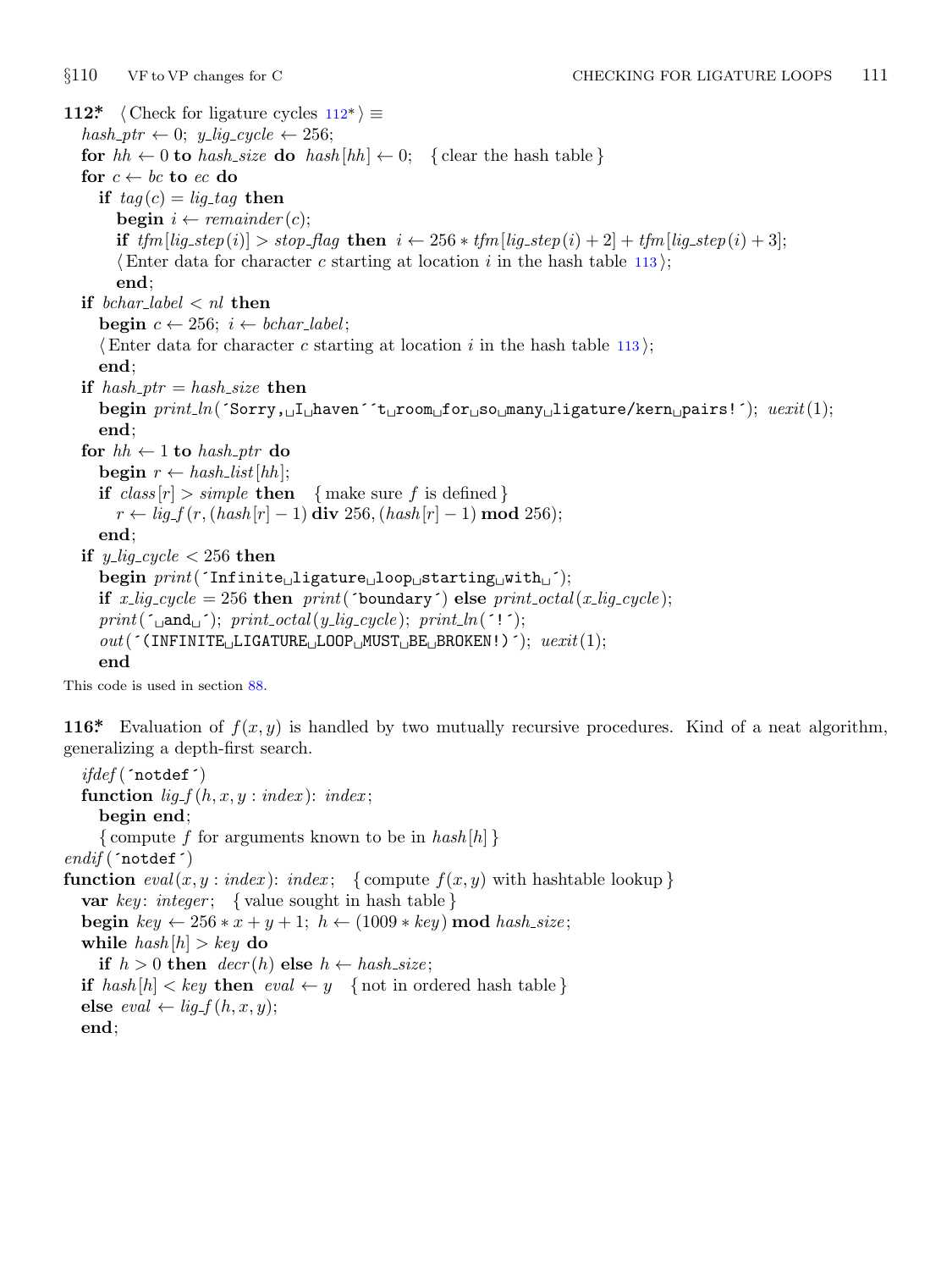<span id="page-11-0"></span>**117\*.** Pascal's beastly convention for *forward* declarations prevents us from saying **function** *f*(*h, x, y* : *index* ): *index* here.

**function**  $lig_f(h, x, y : index): index;$ 

**begin case** *class* [*h*] **of**

*simple* : *do nothing* ;

left\_z: **begin** class  $[h] \leftarrow$  pending;  $lig_z[h] \leftarrow eval(lig_z[h], y)$ ; class  $[h] \leftarrow simple$ ; **end**;

 $\mathit{right\_z} \colon \mathbf{begin}\; \mathit{class}[h] \leftarrow \mathit{pending};\; \mathit{lig\_z}[h] \leftarrow \mathit{eval}(x, \mathit{lig\_z}[h]); \; \mathit{class}[h] \leftarrow \mathit{simple};$ **end**;

both z: **begin** class  $[h] \leftarrow pending$ ;  $lig_z[h] \leftarrow eval(eval(x, lig_z[h]), y)$ ; class  $[h] \leftarrow simple$ ; **end**;

pending: begin x\_lig\_cycle  $\leftarrow x$ ; y\_lig\_cycle  $\leftarrow y$ ; lig\_z[h]  $\leftarrow$  257; class[h]  $\leftarrow$  simple;

**end**; *{* the value 257 will break all cycles, since it's not in *hash }*

**end**; *{* there are no other cases *}*

 $lig_f \leftarrow lig_z[\hbar];$ 

**end**;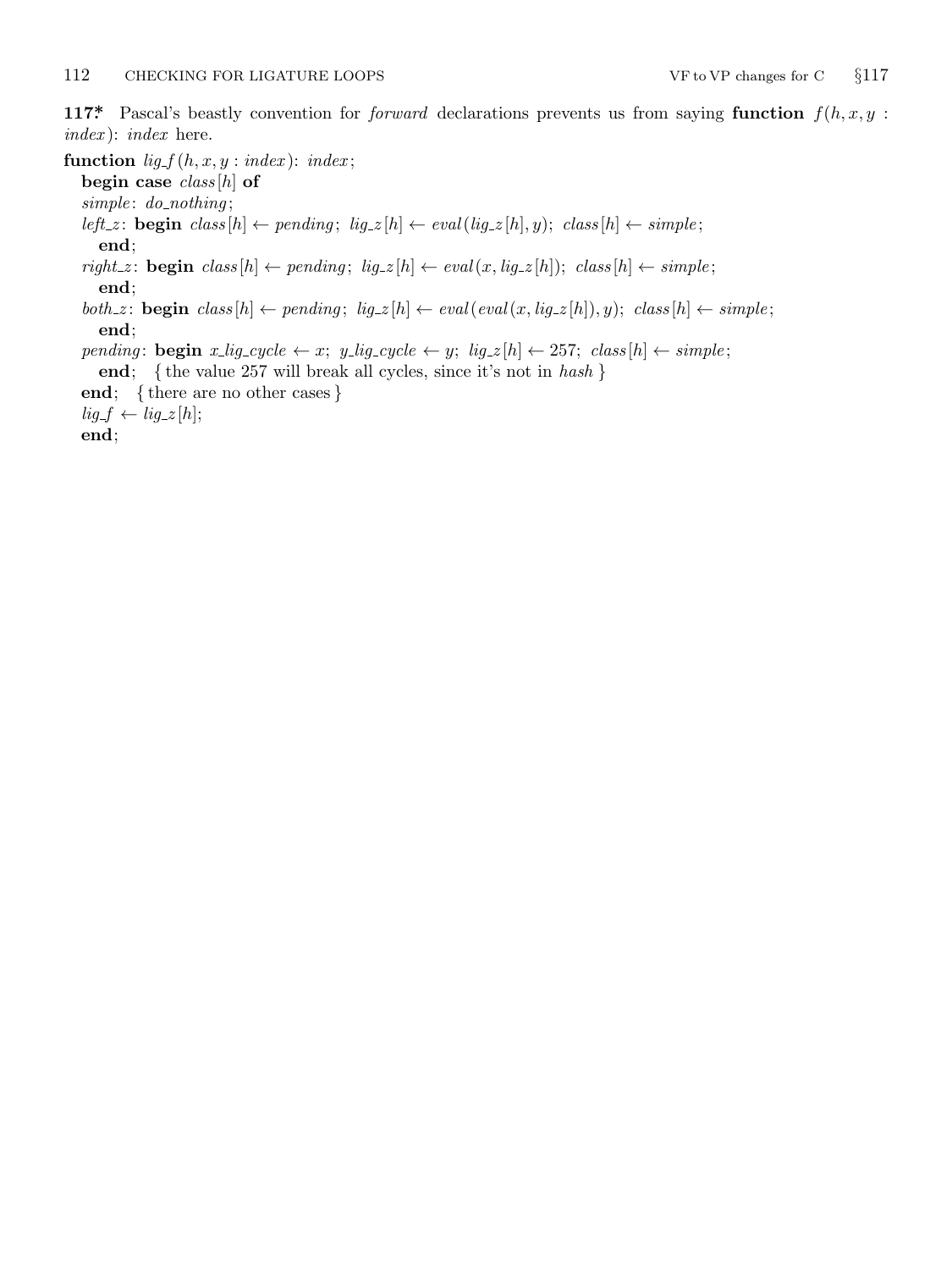<span id="page-12-0"></span>

**124\***  $\langle$  Do the packet for character  $c$  124\* $\rangle \equiv$ **if**  $packet\_start[c] = vf\_size$  **then**  $bad\_vf$  ('Missing<sub>\p</sub>acket<sub>\pi</sub>for<sub>\pi</sub>character<sub>\pi</sub><sup>-</sup>*,c*:1) **else begin** *left*;  $out(\text{MAP}^{\prime})$ ;  $out\_ln$ ;  $top \leftarrow 0$ ;  $wstack[0] \leftarrow 0$ ;  $xstack[0] \leftarrow 0$ ;  $ystack[0] \leftarrow 0$ ;  $zstack[0] \leftarrow 0; \ vf\text{-}ptr \leftarrow packet\_start[c]; \ vf\text{-}limit \leftarrow packet\_end[c] + 1; f \leftarrow 0;$ **while**  $vf$ <sub>*ptr*</sub>  $\lt$  *vf*<sub>-limit</sub> **do begin**  $o \leftarrow vf[vf\_ptr]$ ;  $incr(vf\_ptr)$ ; **if** (*o ≤ set1* + 3) *∨* ((*o ≥ put1* ) *∧* (*o ≤ put1* + 3)) **then** *⟨* Special cases of DVI instructions to typeset characters 129\* *⟩* **else case** *o* **of** *⟨* Cases of DVI instructions that can appear in character packets 126\* *⟩ improper DVI for VF* : *bad vf* (´Illegal␣DVI␣code␣´*, o* : 1*,* ´␣will␣be␣ignored´); **end**; *{* there are no other cases *}* **end**; **if**  $top > 0$  **then begin** *bad\_vf* (´More<sub>□</sub>pushes<sub>□</sub>than<sub>□</sub>pops!´); **repeat** *out*( $^{\prime}$ (POP) $^{\prime}$ ); *decr*(*top*); **until** *top* = 0; **end**; *right*; **end** This code is used in section 133\*.

**125\*.** A procedure called *get bytes* helps fetch the parameters of DVI commands.

```
define signed \equiv is\_signed { signed is a reserved word in ANSI C }
function get bytes (k : integer ; signed : boolean): integer ;
   var a: integer ; { accumulator }
   begin if vfptr + k > vflimit then
      begin bad_vf (\text{`Packet}_\text{`}ended<sub>□</sub>prematurely´); k \leftarrow \text{`vf}_\text{`}limit -\text{`vf}_\text{`}ptr;
      end;
   a \leftarrow \textit{vf}[v_f{\text{-}}ptr];if (k = 4) ∨ signed then
      if a \ge 128 then a \leftarrow a - 256;
   incr(vf_{\mathcal{I}}^{f};
   while k > 1 do
      begin a \leftarrow a * 256 + \text{vf} [\text{vf\_ptr}]; \text{incr}(\text{vf\_ptr}); \text{decr}(k);
      end;
   get\_bytes \leftarrow a;end;
```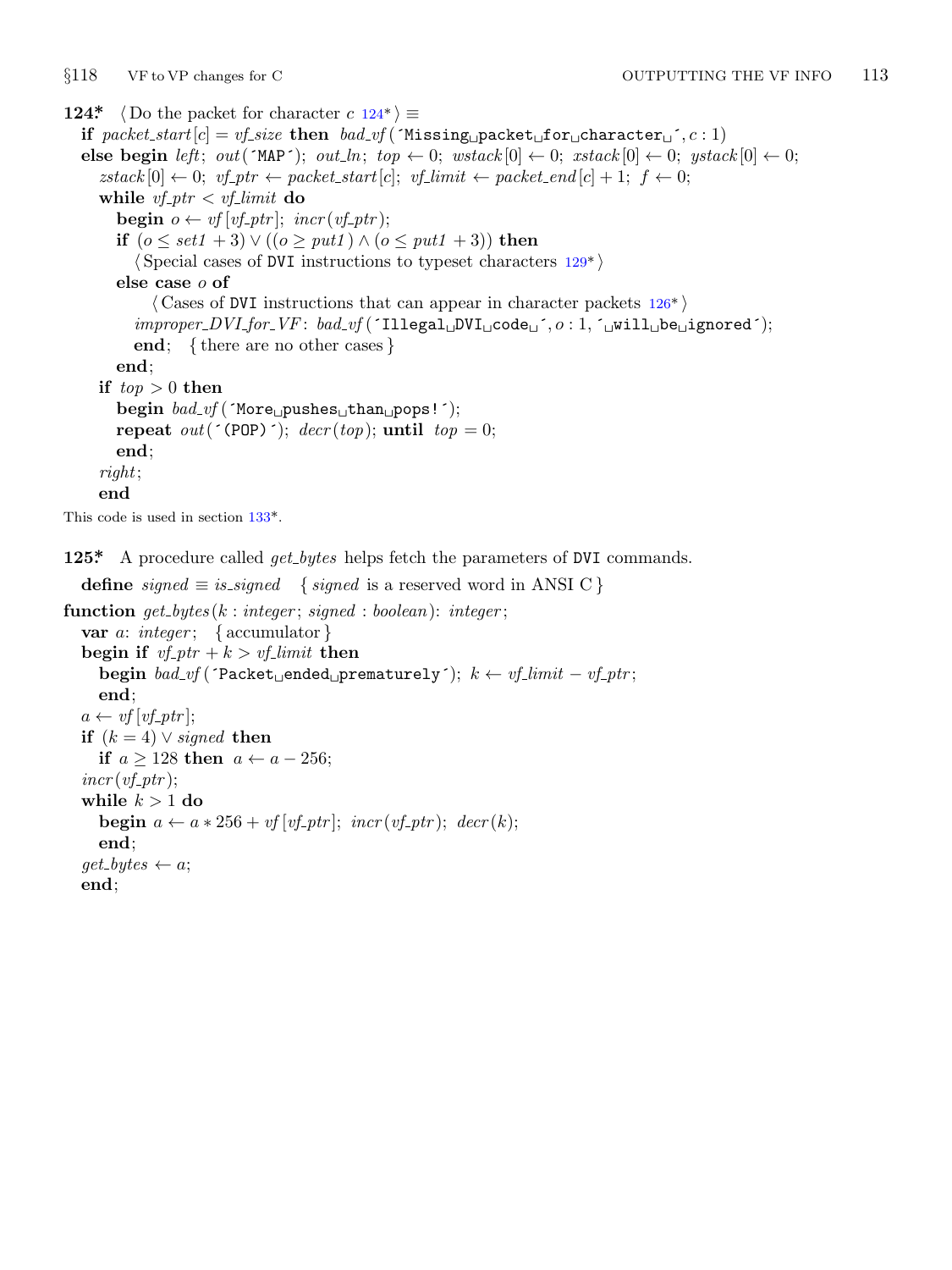<span id="page-13-0"></span>**126\*.** Let's look at the simplest cases first, in order to get some experience.

 $\text{define}$   $four\_cases$  (#)  $\equiv$  #, # + 1, # + 2, # + 3  $\text{define } \text{eight}\text{.cases}(\text{#}) \equiv \text{four}\text{.cases}(\text{#}), \text{four}\text{.cases}(\text{#}+4)$  $\text{define } sixteen\_cases \text{ } (\#) \equiv eight\_cases \text{ } (\#), eight\_cases \text{ } (\# + 8)$ **define**  $thirty\_two\_cases$  (#)  $\equiv$   $sixteen\_cases$  (#),  $sixteen\_cases$  (#+16)  $\text{define } sixty\_four\_cases(\text{#}) \equiv thirty\_two\_cases(\text{#}), thirty\_two\_cases(\text{#}+32)$ *⟨* Cases of DVI instructions that can appear in character packets 126\* *⟩ ≡ nop*: *do nothing* ; *push* : **begin if** *top* = *max stack* **then begin** *print\_ln*(´Stack<sub>□</sub>overflow!´); *uexit*(1); **end**;  $inc(top);$   $wstack[top] \leftarrow wstack[top-1];$   $xstack[top] \leftarrow xstack[top] \leftarrow xstack[top-1];$   $ystack[top-1] \leftarrow ystack[top] \leftarrow ystack[top-1]$ ;  $zstack[top] \leftarrow zstack[top] - 1$ ;  $out('$ (PUSH)´);  $out\_ln$ ; **end**;  $pop:$  **if**  $top = 0$  **then**  $bad_{y}f('More_{\text{top}}ops_{\text{tot}}than_{\text{top}}pushes!')$ **else begin**  $decr(top)$ ;  $out('(\text{POP})^{\text{-}})$ ;  $out\_ln$ ; **end**; *set\_rule*, *put\_rule*: **begi[n if](#page-12-0)**  $o = put\_rule$  **then**  $out('$  (PUSH)´); *left*;  $out$  ( $\text{SETRULE}$ );  $out\text{.}as\text{.}fix$  ( $get\text{.}bytes(4, true)$ );  $out\text{.}as\text{.}fix$  ( $get\text{.}bytes(4, true)$ ); **if**  $o = put\_rule$  **then**  $out(')(POP');$ *right*; **end**; See also sections 127, 128, and 130. This code is used in section 124\*.

**129\*.** Before we typeset a character we make sure that it exists.

```
⟨ Special cases of DVI instructions to typeset characters 129* ⟩ ≡
  begin if o > set1 then
    if o \geq put1 then k \leftarrow get\_bytes(o - put1 + 1, false)else k \leftarrow get\_bytes(o - set1 + 1, false)else k \leftarrow o;
  c \leftarrow k;
  if (k < 0) ∨ (k > 255) then bad_vf('Character_v', k : 1, ∴_is_vout_vof_vrange_vand_vwill_vbe_vignored')else if f = font ptr then bad vf (´Character␣´, c : 1, ´␣in␣undeclared␣font␣will␣be␣ignored´)
    else begin \text{vf}[font\_start[f+1]-1] \leftarrow c; {store c in the "hole" we left }
      k \leftarrow font_chars [f]; while vf[k] \neq c do \text{incr}(k);
      if k = font_start[f + 1] − 1 then
         bad vf (´Character␣´, c : 1, ´␣in␣font␣´, f : 1, ´␣will␣be␣ignored´)
      else begin if o > put1 then out(' (PUSH)´);
         left; out(CHAR}; out_char(c);
         if o \geq put1 then out(')(POP');right;
         end;
      end;
  end
```
This code is used in section 124\*.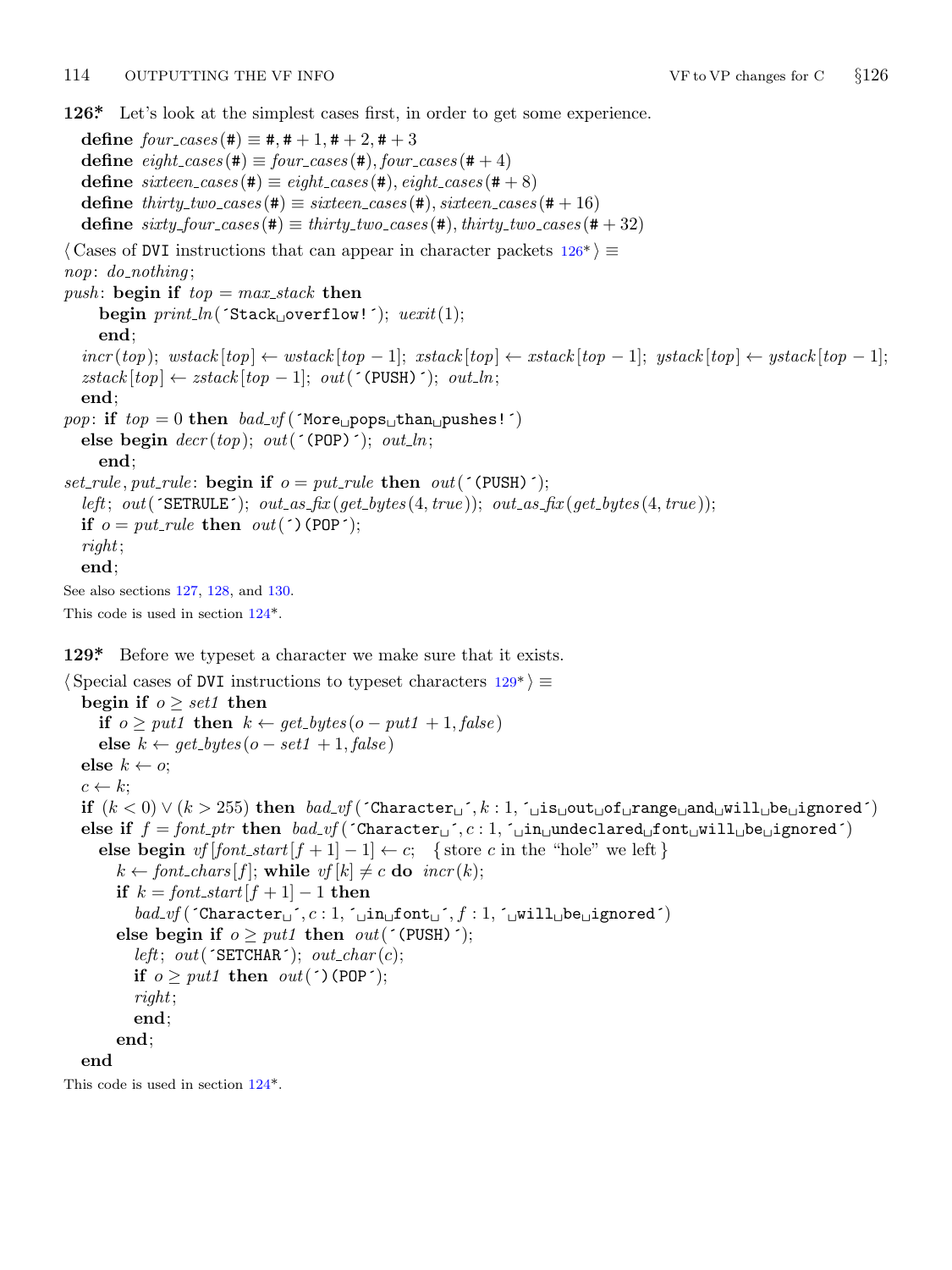<span id="page-14-0"></span>*§*131 VF to VP changes for C THE MAIN PROGRAM 115

**131\*. The main program.** The routines sketched out so far need to be packaged into separate procedures, on some systems, since some Pascal compilers place a strict limit on the size of a routine. The packaging is done here in an attempt to avoid some system-dependent changes.

First come the *vf\_input* [an](#page-4-0)d *organize* procedures, which read the input data and get ready for subsequent events. If something goes wrong, the routines return *false* .

```
function vf input: boolean;
  var vf<sub>ptr</sub>: 0 . . vfsize; { an index into vf }
     k: integer ; { all-purpose index }
     c: integer ; { character code }
  begin \langle Read the whole VF file 31^*\rangle;
  vf\_input \leftarrow true;end;
function organize : boolean;
  var tfm\_ptr: index; {an index into tfm}
  begin \langle Read the whole TFM file 24^*;
  ⟨ Set subfile sizes lh , bc, . . . , np 25 ⟩;
  ⟨ Compute the base addresses 27 ⟩;
  \no{r}{ganize} \leftarrow vf\_input;end;
```
**133\*.** And then there's a routine for individual characters.

**function** *do map*(*c* : *byte* ): *boolean*; **var**  $k$ : *integer*;  $f: 0$ . *vf\_size*; { current font number } **begin**  $\langle$  Do the packet for character *c* 124\*);  $do_map \leftarrow true;$ **end**; **function** *do characters* : *boolean*; **label** *final end , exit*; **var** *c*: *byte* ; *{* character being done *} k*: *index* ; *{* a random index *}*  $ai: 0$ ... *lig\_size*; {index into *activity*} **begin**  $\langle$  Do the characters  $100^*$   $\rangle$ ; *do characters ← true* ; **return**;  $final\_end: do\_characters \leftarrow false;$ *exit*: **end**;

134\* Here is where VFtoVP begins and ends.

```
begin initialize ;
  if ¬organize then goto final end ;
  do simple things ;
  ⟨ Do the ligatures and kerns 88 ⟩;
  ⟨ Check the extensible recipes 109 ⟩;
  if \neg do{\text{-}charcters} then goto \text{final\_end};
  if verbose then print\_ln(\cdot.\cdot);if level \neq 0 then print\_ln('This \text{`pregram} \text{`isin'`t} \text{`preverking!`);if ¬perfect then
    begin out(´(COMMENT␣THE␣TFM␣AND/OR␣VF␣FILE␣WAS␣BAD,␣´);
     out(´SO␣THE␣DATA␣HAS␣BEEN␣CHANGED!)´); write ln(vpl file );
    end;
final end : end.
```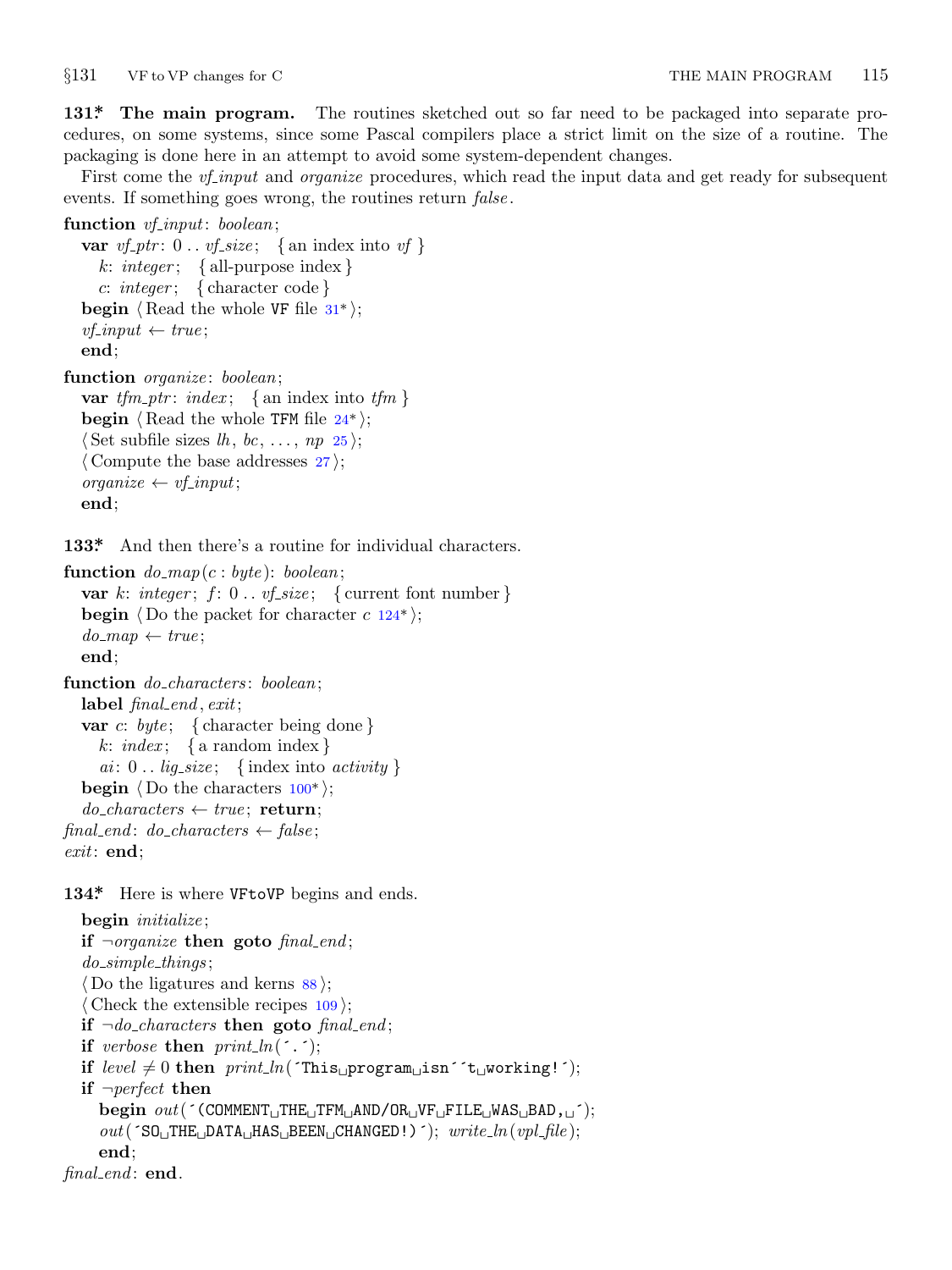### <span id="page-15-0"></span>116 SYSTEM-DEPENDENT CHANGES VF to VP changes for C *§*135

## **135\*. System-dependent changes.** Parse a Unix-style command line. **define**  $argument_is(\textbf{\#}) \equiv (strompllong_options[option\_index].name, \textbf{\#}) = 0)$  $argument_is(\textbf{\#}) \equiv (strompllong_options[option\_index].name, \textbf{\#}) = 0)$  $argument_is(\textbf{\#}) \equiv (strompllong_options[option\_index].name, \textbf{\#}) = 0)$ *⟨* Define *parse arguments* 135\* *⟩ ≡* **procedure** *parse arguments* ; const  $n\text{-}options = 4$ ;  $\{ Pascal won't count array lengths for us.\}$ **var** *long options* : **array** [0 *. . n options* ] **of** *getopt struct*; *getopt return val* : *integer* ; *option index* : *c int type* ; *current option*: 0 *. . n options* ; **begin**  $\langle$ Initialize the option variables  $140^*$ ; *⟨* Define the option table 136\* *⟩*; **repeat** getopt\_return\_val  $\leftarrow$  getopt\_long\_only(argc, argv, '', long\_options, address\_of(option\_index)); **if**  $\text{get} \text{opt}\text{-} \text{return}\text{-}\text{val} = -1$  **then begin** *do nothing* ; *{*End of arguments; we exit the loop below. *}* **end else if**  $\text{getopt\_return\_val} = "?"$  **then begin** *usage* (*my name* ); **end else if** *argument is* (´help´) **then begin** *usage help*(*VFTOVP HELP,* **nil**); **end else if** *argument is* (´version´) **then begin** *print version and exit*(*banner ,* **nil***,* ´D.E.␣Knuth´*,* **nil**); **end else if** *argument is* (´charcode−format´) **then**  $\text{begin if} \text{strm}( \text{optarg}, \text{`ascii'}) = 0 \text{ then } \text{charcode\_format} \leftarrow \text{charcode\_ascii}$ **else if**  $strcmp(optarg, 'octal') = 0$  **then**  $charcode\_format \leftarrow charcode\_octal$ **else** *print ln*(´Bad␣character␣code␣format␣´*, stringcast*(*optarg* )*,* ´.´); **end**; *{*Else it was a flag; *getopt* has already done the assignment. *}* **until**  $qetopt\_return\_val = -1$ ; {Now *optind* is the index of first non-option on the command line. We must have one two three remaining arguments. *}* **if** (*optind* + 1 *̸*= *argc*) *∧* (*optind* + 2 *̸*= *argc*) *∧* (*optind* + 3 *̸*= *argc*) **then begin** *print ln*(*my name ,* ´:␣Need␣one␣to␣three␣file␣arguments.´); *usage* (*my name* ); **end**;  $v$ *f\_name*  $\leftarrow$  *cmdline*(*optind*); **if**  $\text{optind} + 2 \leq \text{argc}$  **then begin**  $tfm_name \leftarrow \text{c}$  *emdline* (*optind* + 1); { The user specified the TFM name.} **end else begin** *{* User did not specify TFM name; default it from the VF name. *}*  $tfm_name \leftarrow basename\_change\_suffix(vf_name, \cdot, vf', \cdot, tfm')$ ; **end**; **end**; This code is used in section 2\*.

**136\*.** Here a[re th](#page-16-0)e [op](#page-16-0)ti[ons](#page-16-0) we a[llow](#page-16-0). The first is one of the standard GNU options.

*⟨* Define the option table 136\* *⟩ ≡*  $current\_option \leftarrow 0; long\_options[current\_option].name \leftarrow 'help';$  $long\_options$  [*current\_option*]*.has\_arg*  $\leftarrow 0$ ; *long\_options* [*current\_option*]*.flag*  $\leftarrow 0$ ;  $long\_options[current\_option].val \leftarrow 0; incr(current\_option);$ See also sections 137\*, 138\*, 141\*, and 146\*.

This code is used in section 135\*.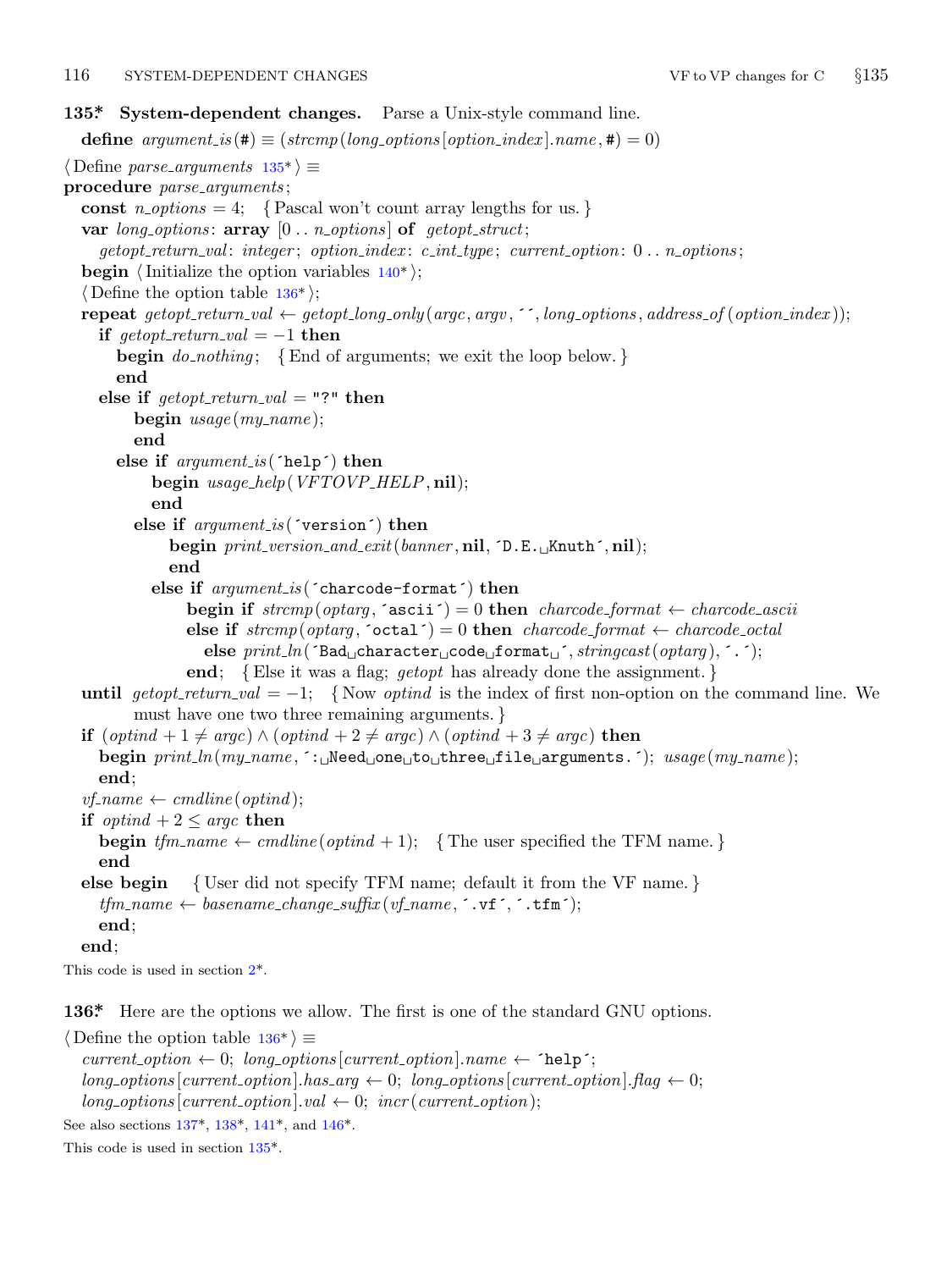<span id="page-16-0"></span>

**137\*.** Another of the st[and](#page-15-0)ard options.

*⟨* Define the option table 136\* *⟩* +*≡*  $long-options[current\_option].name \leftarrow 'version'; long\_options[current\_option].has\_arg \leftarrow 0;$  $long\_{optim}$  [*current\_option*]*.flag*  $\leftarrow 0$ ; *long\_options* [*current\_option*]*.val*  $\leftarrow 0$ ; *incr* (*current\_option*);

**138\*.** Print progress information?

*⟨* Define the option table 136\* *⟩* +*≡*  $long-options$  [*current\_option*]*.name*  $\leftarrow$   $\check{\ }$ verbose $\check{\ }$ ; *long\_options* [*current\_option*]*.has\_arg*  $\leftarrow$  0;  $long-options$  [*current\_option*]*.flag*  $\leftarrow$  *address\_of* (*verbose*); *long\_options* [*current\_option*]*.val*  $\leftarrow$  1; *incr* (*current option*);

**139\*.** The global variable *verbose* determines whether or not we print progress information.

*⟨* Globals in the outer block 7 *⟩* +*≡ verbose* : *c int type* ;

**140\*.** It starts off *false* .

*⟨*Initialize the option var[iabl](#page-15-0)es 140\* *⟩ ≡ verbose ← false* ; See also section 145\*. This code is used in section 135\*.

141<sup>\*</sup> Here is an option to change how we output character codes.

*⟨* Define the option table 136\* *⟩* +*≡*  $long\_options$  [*current\_option*]*.name*  $\leftarrow$   $\sim$  *charcode-format';*  $long\_options$  [*current\_option*]*.has\_arg*  $\leftarrow$  1;  $long\_options$  [current\_option].  $flag \leftarrow 0$  $flag \leftarrow 0$ ;  $long\_options$  [current\_option].  $val \leftarrow 0$ ;  $incr$  (current\_option);

142<sup>\*</sup> We use an "enumerated" type to store the information.

*⟨* Types in the outer block 5 *⟩* +*≡*  $character{a}$  *charcode\_format\_type = charcode\_ascii*  $\ldots$  *charcode\_default*;

**143\***  $\langle$  Constants in the outer block  $4^*$   $\rangle$  +=  $characterance\_ascii = 0$ ;  $characterance\_octal = 1$ ;  $characterance\_default = 2$ ;

**144\***  $\langle$  Globals in the outer block  $7 \rangle + \equiv$ *charcode format*: *charcode format type* ;

**145\*.** It starts off as th[e de](#page-15-0)fault, that is, we output letters and digits as ASCII characters, everything else in octal.

*⟨*Initialize the option variables 140\* *⟩* +*≡*  $character{eq:format} \leftarrow \text{characterized:}$ 

146\* An element with all zeros always ends the list.

*⟨* Define the option table 136\* *⟩* +*≡*  $long\_options[current\_option].name \leftarrow 0; long\_options[current\_option].has\_arg \leftarrow 0;$  $long\_{options}$  [*current\_option*]*.flag*  $\leftarrow 0$ ; *long\_options* [*current\_option*]*.val*  $\leftarrow 0$ ;

**147\*.** Global filenames.

*⟨* Globals in the outer block 7 *⟩* +*≡ tfm name* : *c string* ; *vf name , vpl name* : *const c string* ;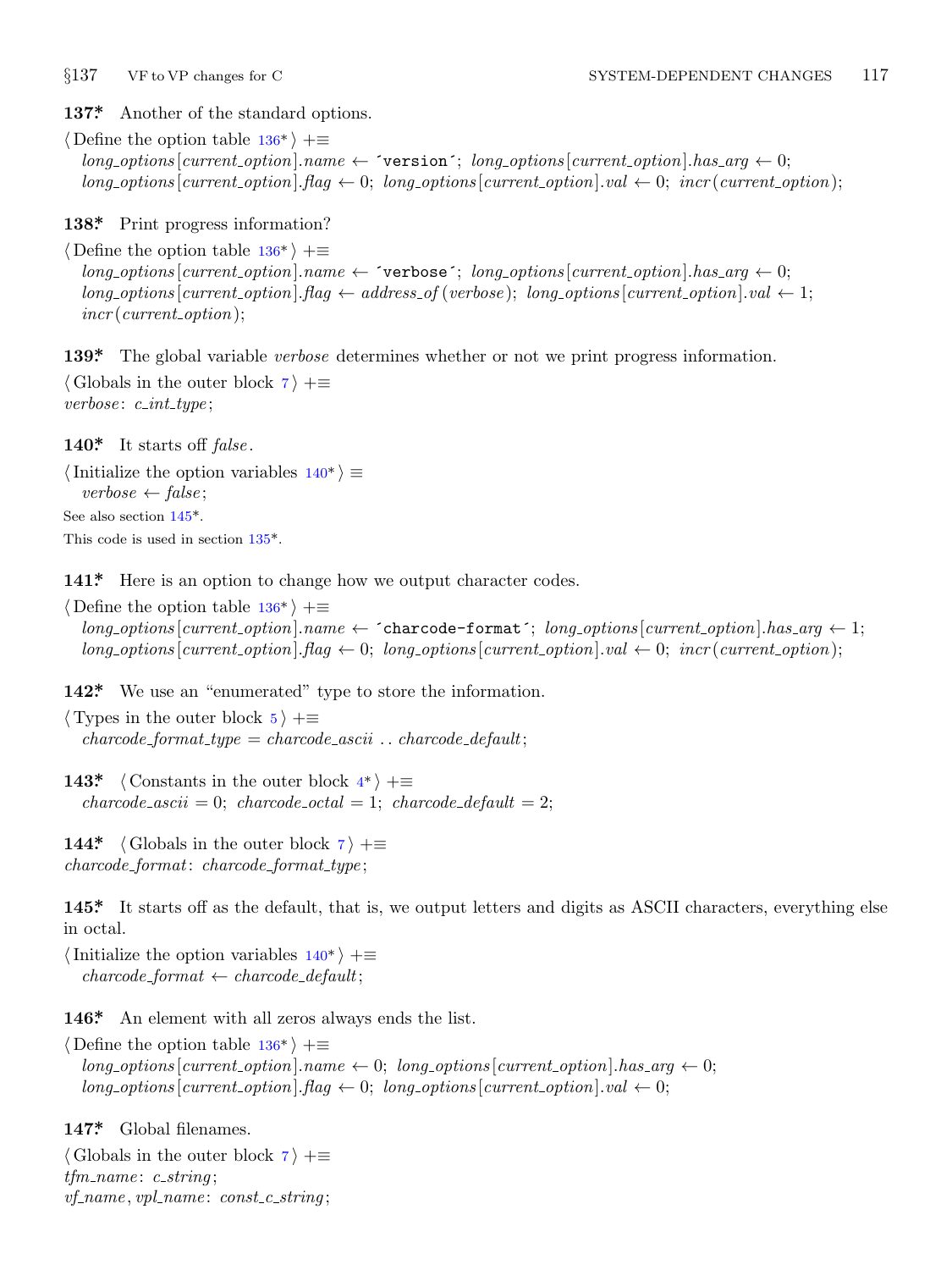#### <span id="page-17-0"></span>118 **INDEX**

148\* Index. Pointers to error messages appear here together with the section numbers where each identifier is used.

The following sections were changed by the change file: 1, 2, 4, 11, 21, 22, 23, 24, 31, 32, 35, 36, 37, 39, 40, 43, 44, 49, 50, 60, 61, 100, 112, 116, 117, 124, 125, 126, 129, 131, 133, 134, 135, 136, 137, 138, 139, 140, 141, 142, 143, 144, 145, 146, 147, 148.

 $-$ charcode-format:  $141*$  $-$ help:  $136*$ -verbose:  $138$  $\rlap{.}^*$  $-version: 137*$ *a*:  $\frac{37}{5}, \frac{45}{5}, \frac{47}{5}, \frac{58}{62}, \frac{62}{125}$ abort:  $24$ , 25.  $abs: 120.$  $accessible: 87, 90, 91, 92, 97.$ *acti*: 87, 93. *activity*:  $\frac{87}{86}$ , 88, 89, 90, 91, 92, 93, 95, 97, 133\*  $address\_of: 135, 138$ ai: 87, 88, 92, 97, 133\* argc:  $21^* 135^*$  $argument_is: 135*$ *argv*:  $2^*$  135\*  $ASCII_04: \frac{49}{50*}50*$  $ASCII_10: 49, 50$  $ASCH14: 49, 50$  $axis\_height: 19.$ b:  $\frac{45}{58}$ ,  $\frac{58}{61}$ bad: 69, 72, 74, 82, 84, 92, 96, 98, 106. Bad TFM file: 69. bad TFM file:  $39*$ Bad VF file: 119.  $bad\_char: 69, 106, 109.$  $bad\_char\_tail:$  69. bad\_design:  $\overline{22}$ , 73. bad\_vf:  $119, 120, 122, 124, 125, 126, 128, 129, 130.$  $bal: 118.$ banner:  $1, 11, 135$ \*  $basename\_change\_suffix: 135*$ *bc*:  $\frac{12}{12}$ , 13, 15, 17, 25, 27, 28, 69, 89, 100,\* 112\* bchar\_label:  $85, 86, 91, 112*$  $big\_op\_spacing1:$  19.  $big\_op\_spacing5:$  19. boolean:  $30, 67, 118, 125, 131, 133$ \* bop:  $8.$ bot: 18. both\_z:  $111, 114, 115, 117$ \* boundary\_char: 85, 86, 91, 98, 99. byte:  $2, \frac{1}{2}, 5, 7, 10, 23, 24, 30, 37, 45, 47, 53,$ 60, 74, 123, 133\* *b0*:  $\frac{37}{36}$ , 38, 39, 40, 41.  $b1: 37^*38, 39^*40^*41.$  $b2: \frac{37}{5}38, 39, 40, 41.$ b3:  $37^*$ , 38, 39, 40, 41. c:  $\frac{47}{60}$ ,  $\frac{60}{69}$ ,  $\frac{74}{131}$ ,  $\frac{131^*}{133^*}$ 

 $c\_int\_type: 135^* 139^*$  $c\_string: 147*$  $cc: 8, 46, 85, 90, 91, 94, 114, 115.$ *char:*  $37^*$  42, 44<sup>\*</sup> 49<sup>\*</sup> *char\_base:*  $26, 27, 28$ . *char\_info*: 15, 26, 28, 100\*  $char_info\_word: 13, 15, 16.$ Character c does not exist:  $46.$ Character list  $link...$ : 106. Character...will be ignored:  $129*$  $charcode\_ascii$ : 60, 135, 142, 143  $charcode\_default: 142^*143^*145^*$  $charcode\_format: 60^*135^*_{144^*145^*$  $characterance of a normal_type: \frac{142}{144}.$ *charcode\_octal:*  $60^*$  135<sup>\*</sup> 143<sup>\*</sup> *chars\_on\_line*:  $67, 68, 69, 100$ ,\* 119. check sum: 14. Check sum...mismatch:  $32^*$ Check sum... replaced...:  $40^*$  $check\_BCPL: 74, 75, 77.$  $check_{f}$   $\ddot{x}$ :  $\frac{82}{84}$ .  $check\_fix\_tail$ : 82.  $check\_sum: 28, 32, 71, 78.$ *class*:  $4, 111, 112, 114, 117$  $class\_var: 4^*$  $cmdline: 21^* 135^*$ coding scheme:  $14$ .  $const_c\_string: 49^*147^*$  $correct\_bad\_char: 69, 98, 99.$  $correct\_bad\_char\_tail:$  69. *count*:  $30, 32, 46, 97.$  $cs: 7.$ *cur\_name*:  $37^*39^*44^*$ *current\_option*:  $135$ <sup>\*</sup>,  $136$ <sup>\*</sup>,  $137$ <sup>\*</sup>,  $138$ <sup>\*</sup>,  $141$ <sup>\*</sup>,  $146$ <sup>\*</sup> Cycle in a character list:  $106$ .  $d: 69.$  $decr: \underline{5}$ , 45, 52, 56, 57, 59, 65, 90, 114, 116, 118, 124, 125, 126, 130.  $default\_directory: 42.$  $default\_directory\_name: 42.$  $default\_directory\_name\_length: 42.$  $default\_rule\_thickness: 19.$  $delim1: 19.$  $delim2: 19.$  $delta: 62, 64.$  $denom1: 19.$  $denom2: 19.$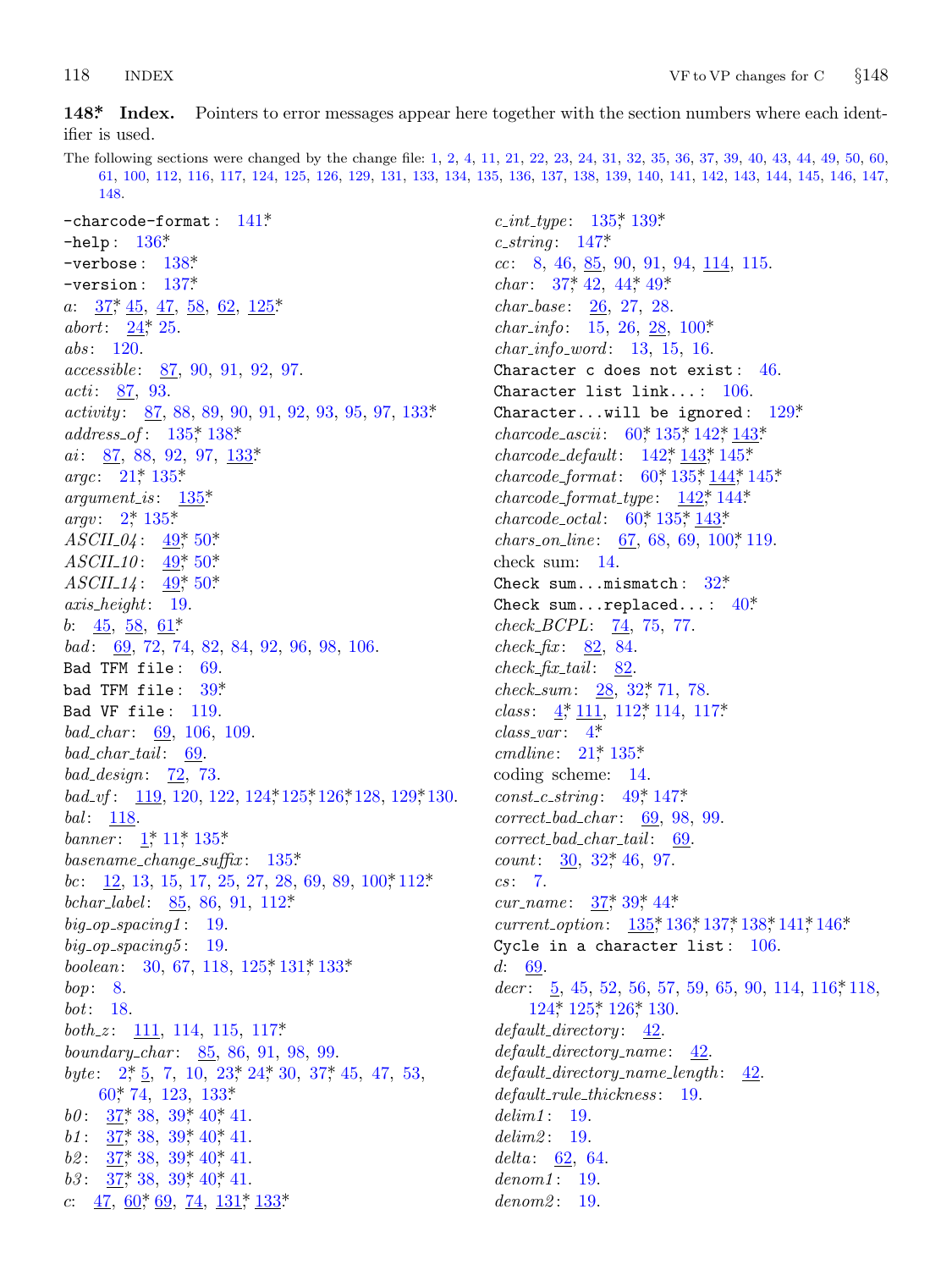$§148$ VF to VP changes for C

depth:  $15, 28, 103$ . Depth index for char:  $103$ . Depth  $n$  is too big:  $84$ . depth\_base: 26, 27, 28, 84. depth\_index:  $15, 28, 100, 103$ . design size:  $14$ . Design size wrong: 72. Design size... replaced...:  $41.$ design\_size:  $28, 32, 73, 120$ . DESIGNSIZE IS IN POINTS: 73.  $dig: 51, 52, 53, 58, 59, 62, 63.$ Discarding earlier packet...:  $46$ . *do\_characters*:  $133^{*} 134^{*}$  $do_{-}map: 100^*_{2} 133^*$ *do\_nothing*:  $\underline{5}$ , 100, 115, 117, 126, 135\*  $do\_simple\_things: \quad 132, \; 134^*$ down1:  $8, 127.$  $ds$ : 7.  $dv_i$ : 8. *ec*: 12, 13, 15, 17, 25, 27, 28, 89, 100 $*$  112 $*$  $eight\_cases: \quad \underline{126}^*$ endif:  $116*$ *eof*:  $24$ <sup>\*</sup>,  $32$ <sup>\*</sup>,  $33$ ,  $34$ ,  $38$ ,  $39$ <sup>\*</sup>,  $45$ . eop: 8. eval:  $116$ <sup>\*</sup>, 117<sup>\*</sup>  $eval\_two\_bytes: \quad \underline{25}$ *exit*:  $\frac{5}{9}$ , 114, 118, 133\*  $ext\_tag: 16, 100*$ exten: 16, 28, 108.  $ext{en\_base}:$   $\frac{26}{26}$ , 27, 28, 109.  $extend\_filename: 21*$ Extensible index for char:  $107$ . Extensible recipe involves...:  $109$ .  $extensible\_recipe: 13, 18.$  $extra\_space:$  19.  $f: 62, 117, 132, 133$ face:  $14, 49, 61$ <sup>\*</sup> *false*: 33, 69, 89, 91, 118, 119, 128, 129, 130,  $131*133*140*$ family:  $28, 77$ . family name: 14. File ended without a postamble:  $33$ . final\_end:  $\frac{3}{2}$ , 100, 133, 134. fix word:  $7, 8, 13, 14, 19, 28, 62, 82, 84, 120.$ *flag*:  $136$ <sup>\*</sup>,  $137$ <sup>\*</sup>,  $138$ <sup>\*</sup>,  $141$ <sup>\*</sup>,  $146$ <sup>\*</sup> *fnt\_def1*: 7, <u>8</u>, 35\*  $fnt\_def2:$  7.  $fnt\_def3:$  7.  $fnt\_def4:$  7. *fnt\_num\_0*: <u>8</u>, 128.  $fnt_number: 8.$ *fnt1*:  $8 \overline{)}$ , 128.

 $fnt4: 8.$ font identifier: 14. *font\_bc*:  $37^*$  39\* *font\_chars*:  $\frac{30}{39}$ , 39, 129\* *font\_ec:*  $37$ <sup>\*</sup>,  $39$ <sup>\*</sup> font\_lh:  $37^*39^*$ *font\_number*:  $30, 35$ <sup>\*</sup>, 128. font\_ptr:  $30, 33, 35, 36, 39, 40, 41, 44, 121$ , 128, 129\* font\_start:  $30, 33, 35, 36, 40, 41, 44, 119$ , 121, 122, 129\* font\_type:  $29,60,70,75,81,83$ .  $forward: 117*$ four\_cases: 126,\* 127, 128, 130.  $fprint\_real:$  2\* free:  $39^*$ Fuchs, David Raymond: 1\*  $get\_bytes: 125^*126^*127, 128, 129^*130.$  $get_v f$ :  $\underline{45}$ .  $qetopt: 135*$  $getopt\_long\_only: 135*$  $getopt\_return\_val: 135*$  $getopt\_struct: 135*$ *h*:  $\frac{111}{116}$ ,  $\frac{116}{117}$ has\_arg:  $136$ ,  $137$ ,  $138$ ,  $141$ ,  $146$ . hash:  $111, 112, 114, 116, 117$ \*  $hash\_input:$  113, 114. hash\_list:  $111, 112$ <sup>\*</sup>, 114. hash\_ptr:  $111, 112$ , 114. hash\_size:  $4, 111, 112, 114, 116$ \*  $header: 14.$ *height*:  $15, 28, 102$ . Height index for char...:  $102$ . Height  $n$  is too big:  $84$ . height\_base:  $26, 27, 28, 84$ . height\_index:  $15, 28, 100, 102$ .  $hh: 111, 112*$ *i*:  $69, 132$ . I can't handle that many fonts:  $35^*$ I'm out of VF memory:  $39$ <sup>\*</sup> *id\_byte*:  $\frac{7}{2}$ , 32\* ifdef:  $116*$ Illegal byte...:  $35^*$ Improper font area:  $122$ . Improper font name: 122.  $improper\_DVI_{\text{f}}or_{\text{r}}VF: \& 124*$ Incomplete subfiles...:  $25$ . Incorrect TFM width...:  $46$ . *incr*:  $\underline{5}$ , 32, 33, 34, 35, 39, 56, 57, 58, 59, 63, 90, 94, 97, 100, 114, 118, 124, 125, 126, 128, 129\* 130, 136\* 137\* 138\* 141\*

119 **INDEX**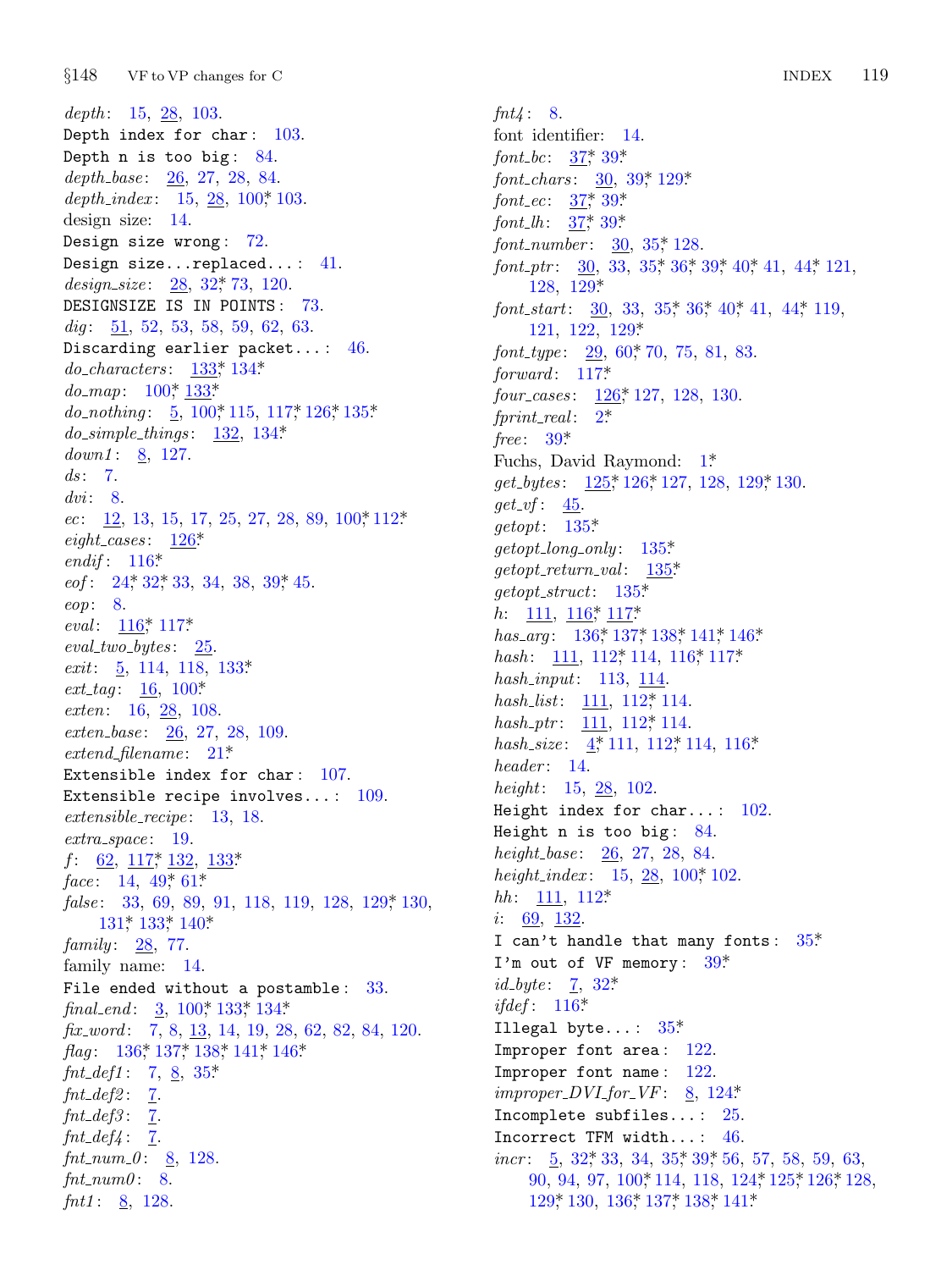120 **INDEX** 

*index*:  $22^*$ , 47, 57, 58, 61, 62, 69, 74, 116, 117, 131, 133\*  $index\_type: 22*$ Infinite ligature loop...: 112\* *initialize*:  $2^*$ , 134\* *integer*:  $2, 22, 26, 30, 37, 45, 47, 52, 62, 114, 116,$ 118, 120, 123, 125, 131, 132, 133, 135\* is\_signed:  $125^*$ *italic*: 15, 28, 104. Italic correction index for char...:  $104$ . Italic correction n is too big: 84. *italic\_base:* 26, 27, 28, 84. *italic\_index*:  $15, 28, 100, 104$  $j: \frac{53}{58}, \frac{58}{62}, \frac{62}{74}, \frac{118}{118}.$  $k: \quad 2^* \quad 45, \quad 47, \quad 57, \quad 58, \quad 61^* \quad 62, \quad 69, \quad 74, \quad 118, \quad 120,$  $125$ <sup>\*</sup>,  $131$ <sup>\*</sup>,  $132$ <sub>\*</sub>,  $133$ <sup>\*</sup>  $kern: 17, 28, 84, 98.$ Kern index too large:  $98$ . Kern n is too big:  $84$ . Kern step for nonexistent...:  $98$ .  $kern\_base: 26, 27, 28.$  $\textit{kern\_flag}: \quad \underline{17}, \, 96, \, 98, \, 115.$  $key: 114, 116*$  $kpc\_find\_tfm: 39*$  $kpc\_find\_vf$ : 11\*  $kpc\_init\_prog: 2^*$  $kpse\_open\_file: 11*$  $kpc\_set\_program\_name:$  2\*  $k$ pse\_tfm\_format: 11\*  $kpc\_vf\_format: 11*$  $l: \frac{37}{56}, \frac{57}{58}, \frac{58}{74}, \frac{74}{118}.$  $label\_ptr:35, 86, 89, 90, 91.$  $label_table:suble: 85, 86, 89, 90, 91, 94.$ *left*: 56, 71, 73, 76, 77, 78, 79, 80, 82, 88, 91, 94, 95, 98, 99, 100, 101, 102, 103, 104, 105, 106, 107, 108, 119, 121, 122, 124, 126, 129, 130.  $left\_z: \quad \underline{111}, \; 115, \; 117^*$ level:  $\frac{54}{54}$ , 55, 56, 93, 95, 96, 134\* If:  $12, 22, 24, 25$ .  $lh: \underline{12}, 13, 25, 27, 70, 78, 79.$ Lig...skips too far:  $92$ .  $lig-f: 112^*_{7} 116^*_{7} 117^*$  $lig\_kern: 4, 16, 17.$  $lig_{\text{}}\text{term}_{\text{}}base: 26, 27, 28.$  $liq\text{-}kern\text{-}command: 13, 17.$  $lig\_size: \underline{4}^*$ , 25, 85, 87, 89, 133\*  $lig\_step: \quad 28, 89, 91, 92, 96, 105, 112, 113, 115.$  $lig\_tag: 16, 85, 89, 100, 112.$  $lig\_z: \quad \underline{111}, \; 114, \; 117^*$ Ligature step for nonexistent...:  $99.$ Ligature step produces...:  $99.$ Ligature unconditional stop...:  $96$ .

Ligature/kern starting index...:  $89, 91$ . *list\_tag*:  $\underline{16}$ ,  $100$ <sup>\*</sup>, 106. *long\_char:*  $8, 33, 46$ . long\_options:  $135$ ,  $136$ ,  $137$ ,  $138$ ,  $141$ ,  $146$ Mapped font size...big:  $35^*$ mathex: 29, 75, 81, 83. mathsy: 29, 75, 81, 83. max\_fonts:  $4, 30, 35$ \*  $max\_stack: \frac{4}{3}, 123, 126^*$  $MBL_string: 49^*50^*61^*$ mid: 18. Missing packet:  $124$ <sup>\*</sup> More pops than pushes:  $126*$ More pushes than pops:  $124$ <sup>\*</sup> my\_name:  $1^*$ ,  $2^*$ ,  $135^*$  $n\_options: 135*$ *name*:  $135$ <sup>\*</sup>,  $136$ <sup>\*</sup>,  $137$ <sup>\*</sup>,  $138$ <sup>\*</sup>,  $141$ <sup>\*</sup>,  $146$ <sup>\*</sup>  $name\_end: \underline{44}^*$ name\_start:  $44^*$ nd:  $12, 13, 25, 27, 84, 103.$ *ne*:  $\frac{12}{13}$ ,  $\frac{13}{25}$ ,  $\frac{27}{107}$ ,  $\frac{109}{109}$ . Negative packet length: 46.  $next\_char: 17.$  $nh: 12, 13, 25, 27, 84, 102.$  $ni$ : 12, 13, 25, 27, 84, 104.  $\textbf{nil}: 5.$  $nk: \quad 12, 13, 25, 27, 84, 98.$  $nl: \underline{12}, 13, 17, 25, 27, 88, 89, 91, 92, 93, 96,$  $105, 112, 113.$ *no\_tag*:  $\underline{16}$ , 28, 100\* *nonexistent*: 28, 46, 98, 99, 106, 108, 109. Nonstandard ASCII code...: 74. *nonzero\_fix*:  $84$ . *nop*:  $8, 126$ <sup>\*</sup> not\_found:  $\underline{5}$ , 118.  $np: \underline{12}, 13, 25, 80, 81.$  $num1: 19.$ num2: 19.  $num3: 19.$  $nw: \underline{12}, 13, 25, 27, 84, 101.$  $o: 123.$ odd: 99. One of the subfile sizes...:  $25$ .  $op\_byte: 17.$  $optarg: 135^*$ *optind*:  $21^*$ ,  $135^*$  $option\_index: 135*$ *organize*:  $131^*$ ,  $134^*$ *out*:  $\frac{48}{52}$ , 52, 56, 57, 58, 60, 61, 62, 64, 65, 71, 72, 73, 76, 77, 78, 79, 80, 82, 83, 88, 91, 94, 95, 97, 98, 99, 100, 101, 102, 103, 104, 105,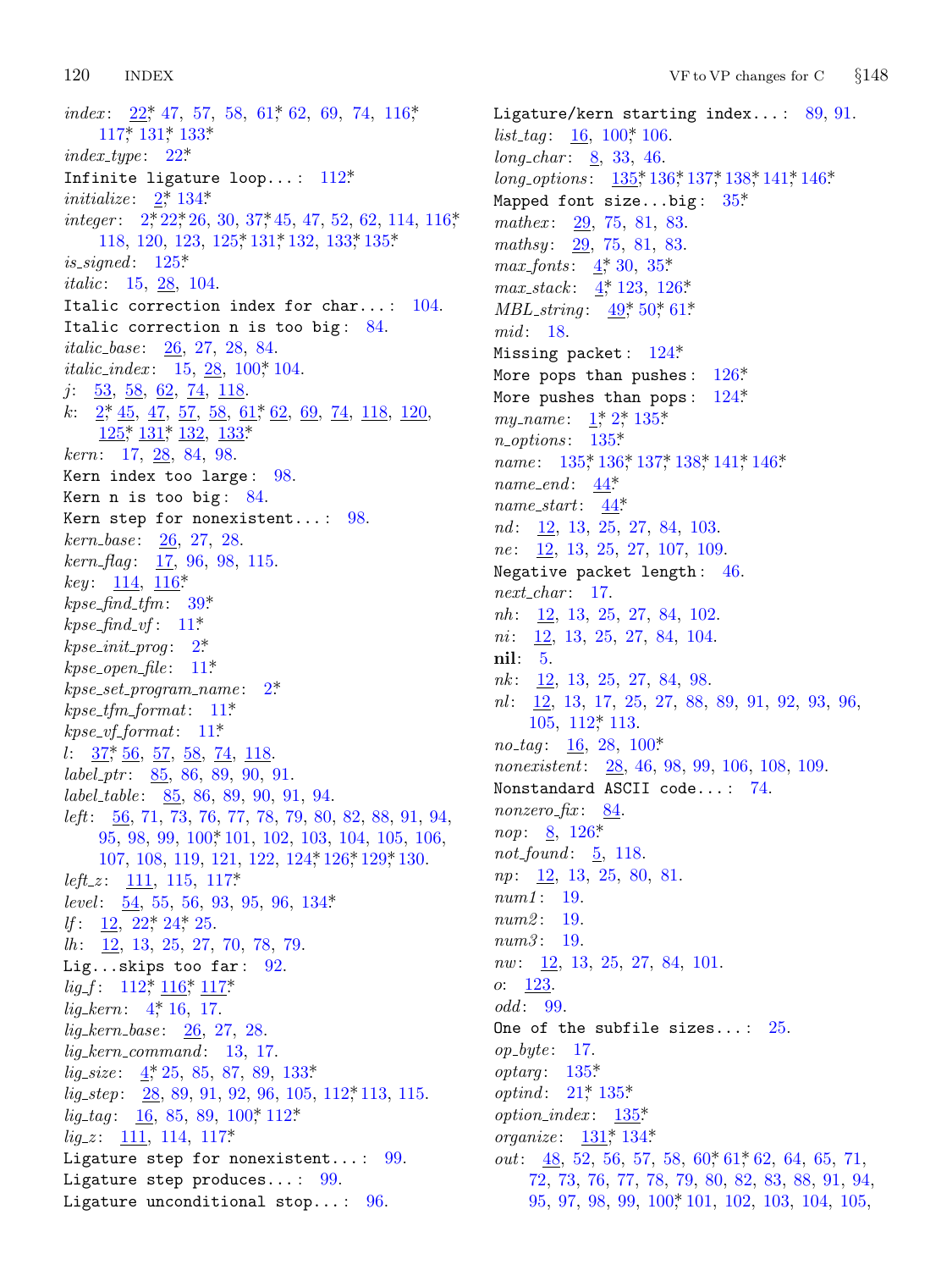$§148$ VF to VP changes for C

106, 107, 108, 112, 119, 121, 122, 124, 126, 127, 128, 129, 130, 134\* *out\_as\_fix*:  $120$ ,  $126$ ,  $127$ . out\_BCPL: 57, 76, 77. out\_char: 60,\*91, 94, 98, 99, 100,\*106, 108, 129\* *out\_digs*: 52, 58, 63. *out\_face*:  $61$ , 78.  $out\_fix$ : 62, 73, 82, 98, 101, 102, 103, 104, 120, 121.  $out\_hex:$  130. *out\_ln:* 56, 73, 80, 88, 95, 97, 100 $*$  105, 107, 121, 124\* 126\* 127, 128, 130.  $out\_octal: \underline{58}, 60, 61, 71, 78, 121.$  $output: \quad 2^*$ Oversize dimension...:  $120$ . packet\_end:  $\frac{30}{6}$ , 46, 124\* packet\_found: 30, 33, 35,\* 46. packet\_start:  $30, 33, 46, 124*$ param: 14, 19, 28, 82. param\_base: 26, 27, 28. Parameter  $n$  is too big:  $82$ . Parenthesis...changed to slash: 74. parse\_arguments:  $2, \frac{135}{5}$ *pass\_through:* 87, 89, 91, 93. *pending*:  $111, 117^*$ perfect:  $67, 68, 69, 89, 91, 119, 134*$  $pl: 8, 30, 46.$ *pop*:  $8, 126$ <sup>\*</sup> post: 8, 9, 33, 34. *pre*: 7, 8, 31, 35\* print:  $2^*$ , 11, 32, 36, 52, 53, 69, 89, 91, 100,  $106, 112$ <sup>\*</sup> print\_digs:  $\underline{52}$ , 53. print\_ln:  $2^*$ , 11,  $*$  24, 31, 32, 33, 34, 36, 39, 40, 41, 46, 69, 72, 81, 82, 89, 91, 92, 99, 100, 106,  $112$ <sup>\*</sup>,  $119$ ,  $126$ <sup>\*</sup>,  $134$ <sup>\*</sup>,  $135$ <sup>\*</sup> print\_octal:  $\frac{53}{69}$ , 89, 100, 106, 112\* print\_real:  $2^*$ , 36\*  $print\_version\_and\_exit: 135*$ *push*:  $8, 126$ <sup>\*</sup>  $put\_byte: 61*$ *put\_rule:* 8, 126\* put1:  $8, 124, 129$ \* quad: 19.  $r: 69.$  $random\_word: 28, 78, 79.$ range\_error: 69, 101, 102, 103, 104, 107. *RCE\_string*:  $49,50,61$ \* read: 24, 31, 38.  $read\_tfm: 38.$ read\_tfm\_word:  $38, 39^*$ *read\_vf*:  $31$ <sup>\*</sup>,  $32$ <sup>\*</sup>,  $33$ ,  $34$ ,  $45$ .  $real: 30.$ 

real\_dsize:  $30, 32, 36$ \* remainder: 15, 16, 17, 28, 89, 105, 106, 107, 112\* rep: 18. reset\_tag: 28, 89, 106, 107.  $resetbin: 39^*$ return:  $5.$ rewrite:  $21^*$ RI\_string:  $49^*$ ,  $50^*$ ,  $61^*$  $right: 56, 71, 73, 76, 77, 78, 79, 80, 82, 88, 91,$ 93, 94, 95, 98, 99, 100, 101, 102, 103, 104, 105, 106, 107, 108, 119, 121, 122, 124, 126, 129, 130. *right\_z*:  $111, 115, 117$ \* *right1*:  $8, 127$ .  $rr:$  85, 86, 89, 90, 91, 94.  $s: 61*$ scheme: 28, 75, 76.  $set\_char_0: \underline{8}.$ *set\_rule*:  $8, 126$ <sup>\*</sup> *set1*: 8, 124, 129\* seven\_bit\_safe\_flag:  $14, 79$ .  $short\_char0:8$ . short\_char241:  $8$ . should be zero: 84. signed:  $125^*$ simple:  $111, 112, 114, 115, 117$ sixteen\_cases:  $126^*$ sixty\_four\_cases:  $126$ ,\* 128.  $skip\_byte: 17.$  $slant: 19$ . Sorry, I haven't room...:  $112^*$  $sort_ptr$ : 85, 90, 93, 94, 100\*  $space: 19.$  $space\_shrink: 19$ .  $space\_stretch: 19.$ Stack overflow: 126\* stderr:  $2^*$ stdout:  $21^*$  $stop\_{flag}:$  17, 89, 92, 96, 97, 105, 112, 113. strcmp:  $135^*$ String is too  $long...: 74.$ string\_balance: 118, 119, 122, 130. stringcast:  $39^*$ , 135\* strncpy:  $44^*$  $stuff: 13.$  $subdrop: 19.$ Subfile sizes don't add up...:  $25$ .  $sub1: 19.$ *sub2*: 19.  $supdrop: 19.$  $sup1: 19.$  $sup2: 19.$  $sup3: 19.$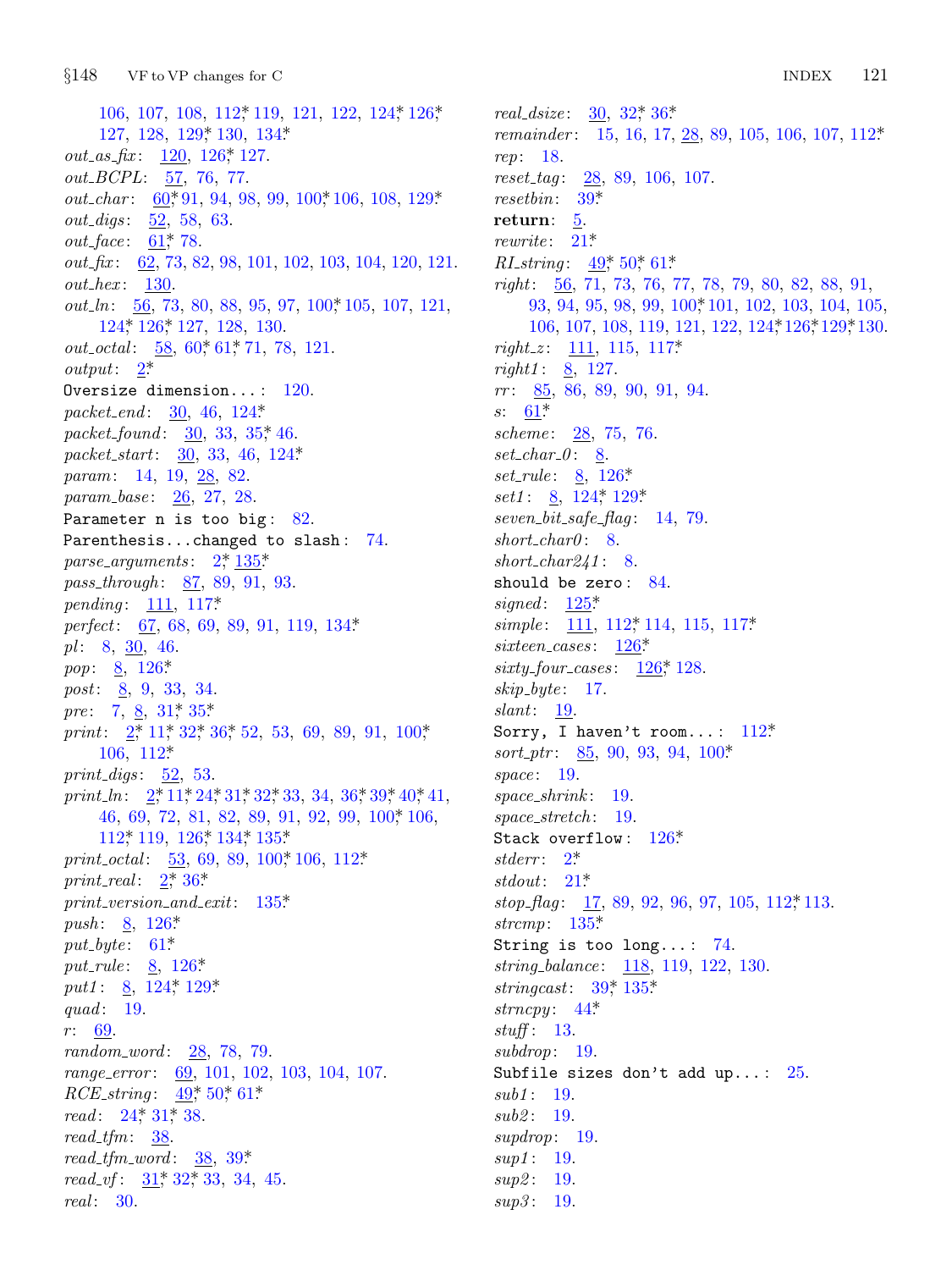122 **INDEX** 

system dependencies:  $2, 11, 36, 38, 42, 44, 60$ \*  $t: 114.$  $tag: 15, 16, 28, 85, 89, 100, 106, 112$  $temp\_byte:$  30, 31, 32, 33, 34, 35, 46.  $text: 20.$ *tfm*: 8, 22,  $\frac{4}{3}$ , 24, 25, 26, 28, 32, 46, 47, 57, 58, 59, 60, 61, 62, 69, 73, 74, 75, 79, 82, 84, 89,  $91, 92, 96, 97, 98, 99, 105, 108, 109, 112, 113,$ 115, 118, 120, 121, 131\* TFM file can't be opened:  $39^*$ *tfm\_file*:  $2, \underline{10}$ ,  $11, 22, 24, 38, 39$ \* *tfm\_file\_array*:  $2, \frac{23}{23}, 24$ *tfm\_name*:  $11^*39^*135^*147^*$ *tfm\_ptr*:  $24$ <sup>\*</sup>,  $25$ ,  $131$ <sup>\*</sup>  $tfm_width$ : 46, 47. The character code range...:  $25$ . The file claims...:  $24^*$ The file ended prematurely:  $32*$ The file has fewer bytes...:  $24^*$ The file is bigger...:  $32^*$ The first byte...:  $24^*31^*$ The header length...:  $25$ . The input...one byte long:  $24^*32^*$ The lig/kern program...:  $25$ . THE TFM AND/OR VF FILE WAS BAD...:  $134*$ There are  $\ldots$  recipes: 25. There's some extra junk...:  $24,34$ . thirty\_two\_cases:  $126^*$ This program isn't working: -134\* Title is not balanced: 119. top: 18, 123, 124, 126, 127. trouble is brewing...:  $39^*$ *true*: 46, 68, 118, 126, 127, 131, 133\* *uexit*:  $24^*31^*112^*126^*$ Undeclared font selected: 128. unreachable: 87, 88, 89, 95. Unusual number of fontdimen...:  $81$ . usage:  $135^*$  $usage\_help: 135*$ val:  $136$ <sup>\*</sup>,  $137$ <sup>\*</sup>,  $138$ <sup>\*</sup>,  $141$ <sup>\*</sup>,  $146$ <sup>\*</sup> *vanilla*: 29, 60<sup>\*</sup> 70, 75. verbose: 11,\*32,\*35,\*40,\*100,\*134,\*138,\*139,\*140\* *version\_string*:  $11^*$  $\textit{vf}:$  4,  $\frac{4}{30}$ , 32,  $\frac{4}{35}$ , 36, 39, 40, 41, 44, 118, 119, 121, 122, 124\* 125\* 129\* 130, 131\* VF data not a multiple of 4 bytes:  $34$ . *vf\_abort*:  $31$ <sup>\*</sup>,  $32$ <sup>\*</sup>,  $35$ <sup>\*</sup>,  $39$ <sup>\*</sup>,  $46$ . *vf\_count*:  $30, 32, 33, 34, 45$ . *vf\_file*:  $2, 7, 11, 30, 31, 32, 33, 34, 45.$ *vf\_input*:  $131^*$ *vf\_limit*:  $123, 124, 125, 130$ . *vf\_name*:  $11^*$ ,  $135^*$ ,  $147^*$ 

*vf\_ptr*:  $30, 32, 33, 35, 36, 39, 44, 46, 124,$  $125$ <sup>\*</sup>,  $130, 131$ <sup>\*</sup> *vf\_read*:  $35^*$ , 45, 46. *vf\_size*:  $4$ , 30, 32, 33, 39, 46, 123, 124, 131, 132, 133\* *vf\_store*:  $32$ <sup>\*</sup>,  $35$ <sup>\*</sup>, 46.  $VFto VP: 2^*$ VFTOVP\_HELP: 135\* *vpl\_file*:  $2, \, 20, \, 21, \, 48, \, 56, \, 61, \, 134.$ *vpl\_name*:  $21^*$ ,  $147^*$ width:  $15, 28, 47, 84, 101$ . Width  $n$  is too big:  $84$ .  $width\_base: 26, 27, 28, 84.$ width\_index:  $15, 28, 100, 101$ . *urite*:  $2^{*}$  48. *write\_ln:*  $2^*$  56, 134\* Wrong VF version...:  $32^*$ *wstack*:  $123, 124, 126, 127$ .  $w0: 8, 127.$  $w1: 8, 127.$  $x: \quad 116^* \quad 117^* \quad 120.$  $x \text{.} height: 19.$  $x_{\text{-}}\text{lig\_cycle}:$  111, 112, 117\* *xchr*:  $32^*$ ,  $36^*$ ,  $44^*$ ,  $49^*$ ,  $50^*$ ,  $57$ ,  $60^*$ ,  $119$ ,  $122$ ,  $130$ . xmalloc\_array:  $2^*$ , 44\*  $xrealloc: 2^*$  $xrealloc_array: 24^*$ *xstack*:  $123, 124, 126, 127.$  $xxx1: 8, 130.$  $xxx4: 8.$  $x0: 8, 127.$  $x1: \underline{8}, 127.$ y:  $114, 116^*$  117\* *y\_lig\_cycle*:  $111, 112, 117$ ystack:  $123, 124, 126, 127$ .  $y0: 8, 127.$  $y1: 8, 127.$  $zstack: 123, 124, 126, 127.$  $zz: 114, 115.$  $z0: 8, 127.$  $z1: 8, 127.$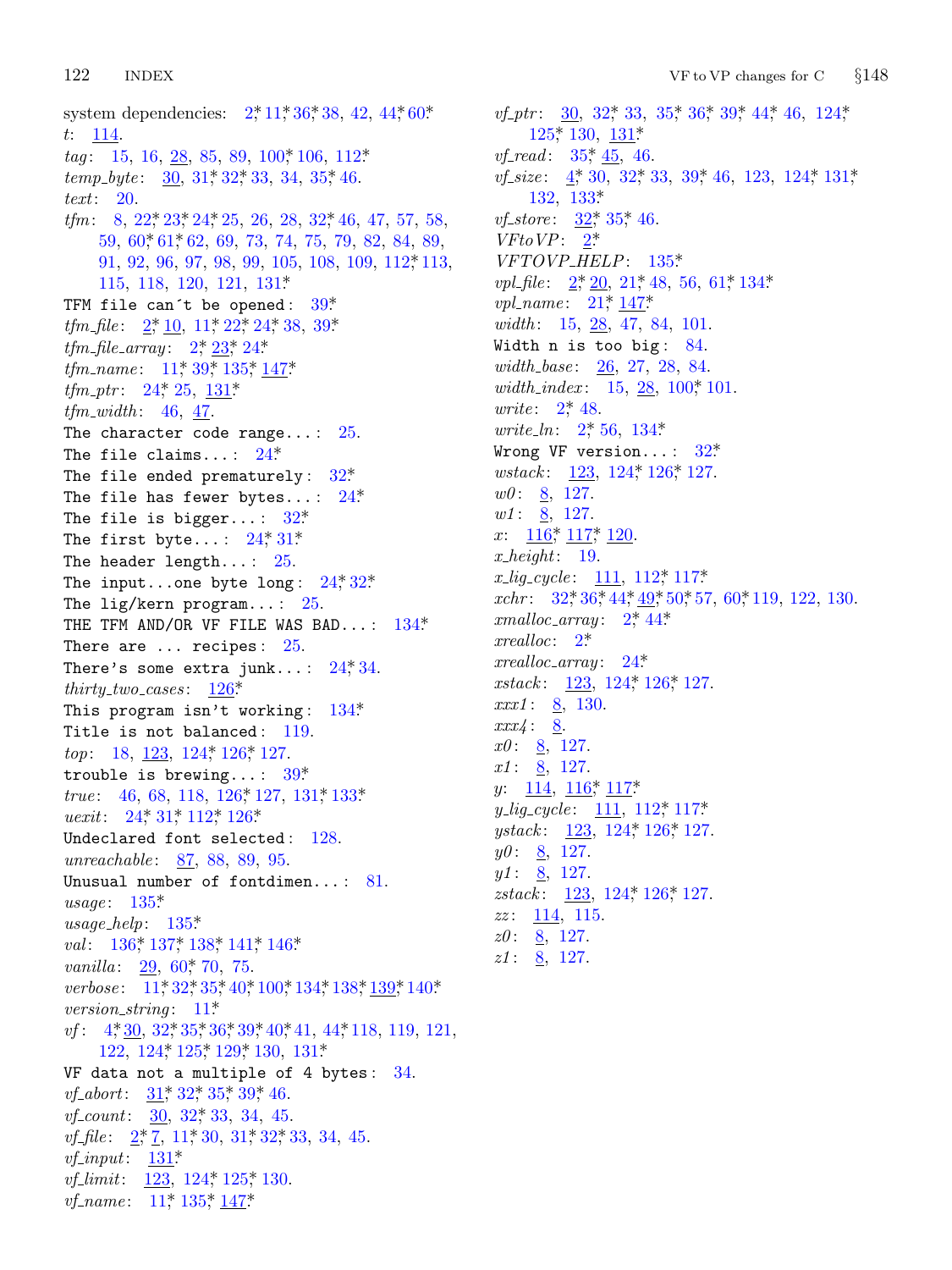- VF to VP changes for C NAMES OF THE SECTIONS 123 *⟨* Build the label table 89 *⟩* Used in section [88.](#page-6-0) *⟨* Cases of DVI instructions that can appear in cha[ract](#page-14-0)er packets 126\*, 127, 128, 130 *⟩* Used in section 124\*. *Check and output the <i>i*th parameter 82 *a* Used in section 80. *⟨* Check for a boundary char 91 *⟩* Used in section 88. *Check for ligature cycles*  $112^*$  *Vsed in section 8[8.](#page-14-0)* Check the check sum  $40^*$  *V* Used in section  $39^*$ . Check the design size  $41$  *\* Used in section  $39^*$ . *Check the extensible recipes*  $109$  $109$  *Vsed in section*  $134^*$ . *Check the fix word* entr[ies](#page-15-0) 84 *a* U[sed](#page-16-0) in [sec](#page-16-0)ti[on](#page-16-0) 132. *⟨* Check to see if *np* is co[mple](#page-15-0)te for this font ty[p](#page-1-0)e 81 *⟩* Used in section 80. *⟨* Compute the base [add](#page-9-0)resses 27 *⟩* Used [in s](#page-14-0)ection 131\*. *Compute the command parameters <i>y*, *cc*, and *zz* 115 *aught* Used in section 114. *⟨* Compute the *activity* array 92 *⟩* Used in section [88.](#page-14-0) Constants in the outer block  $4^*$ ,  $143^*$  Used in section  $2^*$ . *Define the option table 136\*, 1[37\\*,](#page-12-0) 138\*, 141\*, 146\* <i>Vsed in section 135\*. Define parse\_arguments*  $135^*$  Used in section  $2^*$ . Do the characters  $100^*$  Used in section 133<sup>\*</sup>. Do the header  $70$  Used in section 132. Do the ligatures and kerns  $88$  *\* Used i[n s](#page-3-0)ection 134<sup>\*</sup>. Do the local fon[ts](#page-1-0)  $121$  *\* Used in section 132. Do the packet for character  $c \frac{124^*}{8}$  [U](#page-16-0)sed in section 133<sup>\*</sup>. Do the parameters  $80$  Used in section 132. *⟨* Do the virtual font title 119 *⟩* Used in section [1](#page-1-0)32. Enter data for character *c* starting at loca[tio](#page-7-0)n *i* in the hash ta[ble](#page-6-0) 113 *a* Used in sections  $112^*$  and  $112^*$ . *⟨* Globals in the outer block 7, 10, 12, 20, 23\*, 26, 29, 30, 37\*, 42, 49\*, 51, 54, 67, 69, 85, 87, 111, 123, 139\*, 144\*, 147\* *⟩* Used in section 2\*. *⟨*Initialize the option variables 140\*, 145\* *⟩* Used in section 13[5\\*.](#page-9-0) Insert  $(c, r)$  into *label\_table* 90 *\* Used in section 89. Labels in the outer block  $3$  Used in section  $2^*$ . Move font name into the *cur name* string  $44^*$  *\* Used in section  $39^*$ . *⟨* Output a kern step 98 *⟩* Used in section 96. *⟨* Output a ligature step 99 *⟩* Used in section 96. *Output an extensible character recipe*  $107$  *<i>Vsed in section 100\*. ⟨* Output and correct the ligature/kern program 93 *⟩* Used in section 88. *⟨* Output any labels for step *i* 94 *⟩* Used in section 93[.](#page-9-0) *⟨* Output either SKIP or STOP 97 *⟩* Used in section 96. *⟨* Output step *i* of the ligature/kern program 96 *⟩* [Used](#page-9-0) in sections 93 and 105. *Output the applicable part of the ligature/kern program as a comment*  $105$  *<i>\* Used in section  $100^*$ . *⟨* Output the character coding scheme 76 *⟩* Used in section 70. *Output the character link unless there is a problem*  $106$  *<i>\* Used in section  $100^*$ . *⟨* Output the character's depth 103 *⟩* Used in section 100\*. *⟨* Output the character's height 102 *⟩* Used in section 100\*. *⟨* Output the character's width 101 *⟩* Used in section 100\*. *⟨* Output the check sum 71 *⟩* Used in section 70. *⟨* Output the design size 73 *⟩* Used in section 70. *⟨* Output the extensible pieces that exist 108 *⟩* Used in section 107. *⟨* Output the family name 77 *⟩* Used in section 70. *⟨* Output the font area and name 122 *⟩* Used in section 121.  $\langle$  Output the fraction part,  $f/2^{20}$ , in decimal notation 64) Used in section 62. Output the integer part,  $a$ , in decimal notation  $63$  *\* Used in section  $62$ .
	- *⟨* Output the italic correction 104 *⟩* Used in section 100\*.
	- *⟨* Output the name of parameter *i* 83 *⟩* Used in section 82.